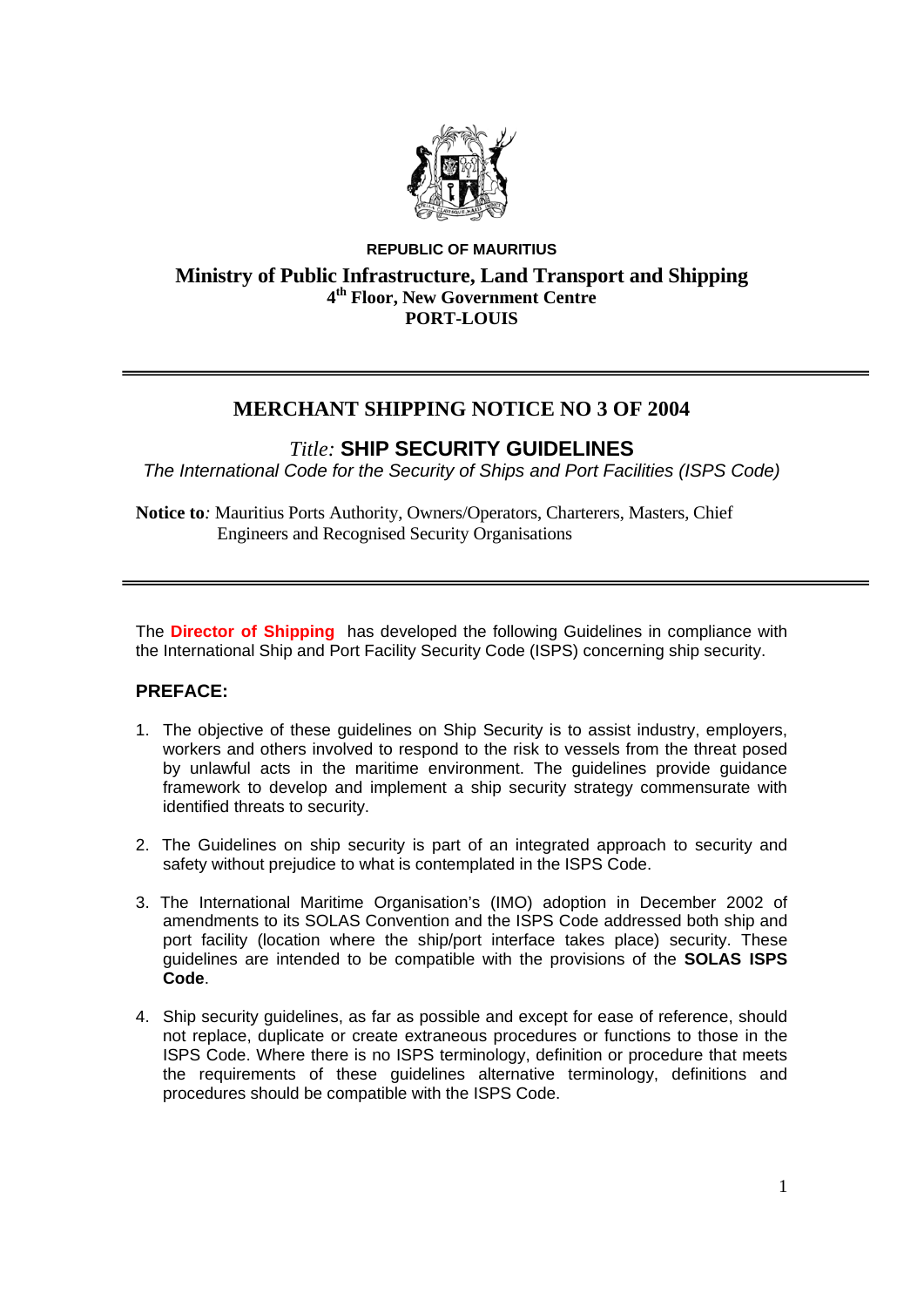- 5. Nothing in these guidelines is intended to prejudice the rights or obligations of the State under international law. These guidelines should be interpreted in a manner that does not undermine the ILO conventions on workers rights.
- 6. These security guidelines do not override or abrogate the **Director of Shipping**, or any authorized in their behalf, as well as any commercial and industrial corporation or an individual's responsibility to comply with the laws, regulations and rules applicable in the respective port of the **Republic of Mauritius**. The guidance is not a substitute for applicable legal requirements nor is it regulation itself.
- 7. The scope of the guidelines is to promote recognized security roles, tasks and measures to deter, detect and respond to unlawful acts against vessels serving on international voyages and maritime operations.
- 8. These guidelines were developed to assist owners and operators to establish protective measures that are appropriate to their specific vessel. Knowing that vessels are unique, owners and/or operators may seek an alternative to the specific protective measures recommended, demonstrating that such alternative to the protective measure provides an acceptable level of protection.

#### **Director of Shipping**

Ministry of Public Infrastructure, Land Transport and Shipping 4th Floor, New Government Centre Port Louis Republic of Mauritius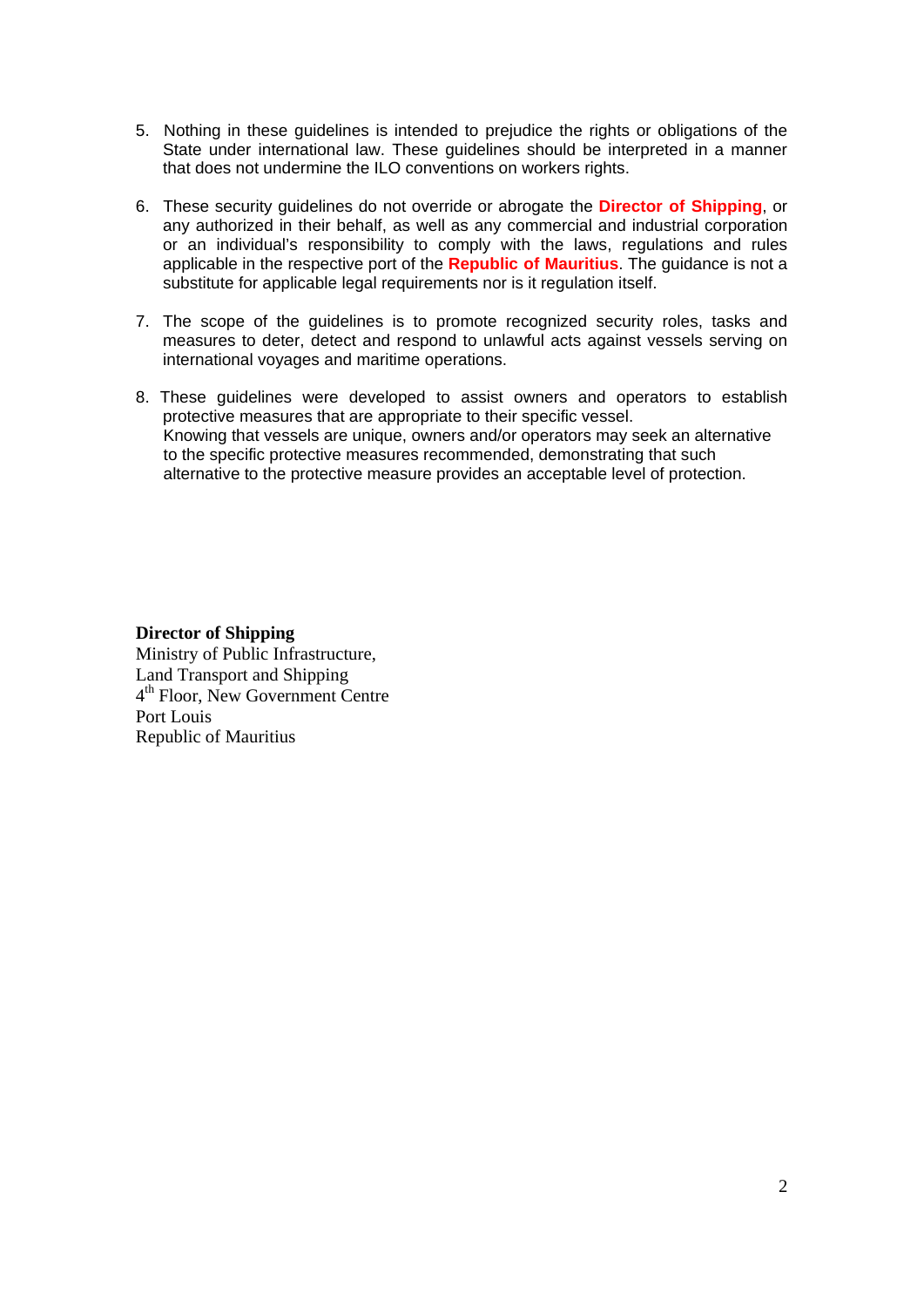# **SHIP SECURITY OFFICERS GUIDELINES**

- 1. Section 12 of Part A of the ISPS Code requires that companies designate a Ship Security Officer (SSO) on each ship.
- 2. The duties and responsibilities of the SSO include, but are not limited to (Part A 12.2 ISPS Code):
	- 1. Undertaking regular security inspections of the ship to ensure that appropriate security measures are maintained;
	- 2. Maintaining and supervising the implementation of the Ship Security Plan (SSP), monitoring the continuing relevance and effectiveness of the Plan, including the undertaking of internal audits and any amendments to the Plan;
	- 3. Co-ordinating the security aspects of the handling of cargo and ship's stores with other shipboard personnel and with the relevant Port Facility Security Officers (PFSO);
	- 4. Proposing modifications to the SSP;
	- 5. Reporting to the Company Security Officer (CSO) any deficiencies and nonconformities identified during internal audits, periodic reviews, security inspections and verifications of compliance, and implementing any corrective actions;
	- 6. Enhancing security awareness and vigilance on board;
	- 7. Ensuring that adequate training has been provided to shipboard personnel, as appropriate;
	- 8. Reporting all security incidents;
	- 9. Co-ordinating implementation of the SSP with the CSO and the relevant PFSO;
	- 10. Ensuring that any security equipment is properly operated, tested, calibrated and maintained;
	- 11. Reviewing and completing the Declaration of Security (DOS) on behalf of the ship.
- 3. According with Part B 13.1 ISPS Code requires the SSO to have knowledge and receive training in some or all of the following, as appropriate:
	- 1. Security administration;
	- 2. Relevant international conventions, codes and recommendations;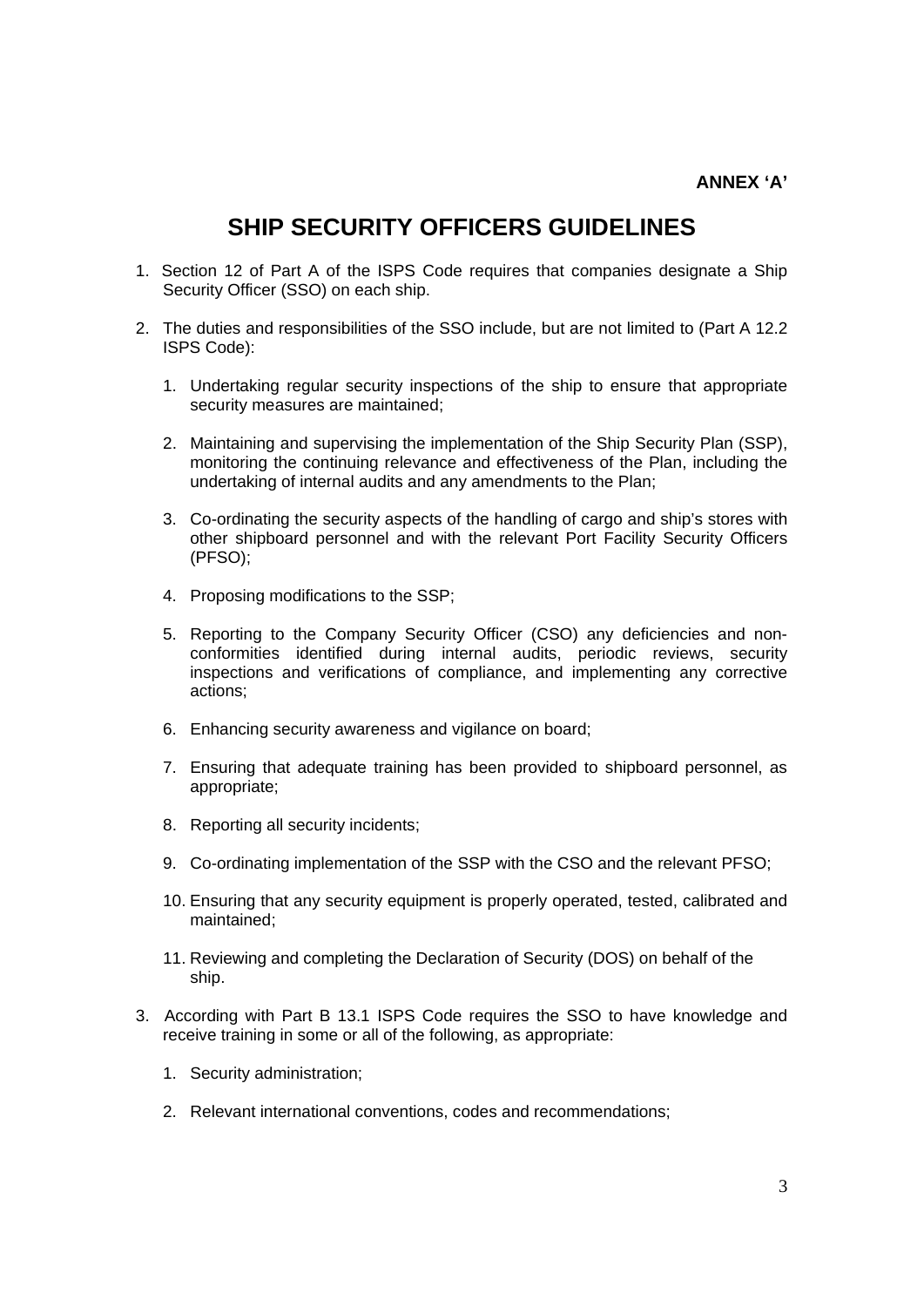- 3. Relevant government legislation and regulations;
- 4. Responsibilities and functions of other security organizations;
- 5. Methodology of SSA;
- 6. Methods of Ship Security Surveys and inspections;
- 7. Ship and port operations conditions;
- 8. Ship and port facility security measures;
- 9. Emergency preparedness and response and contingency planning;
- 10. Instruction techniques for security training and education, including security measures and procedures;
- 11. Handling sensitive security related information and security related communications;
- 12. Knowledge of current security threats and patterns;
- 13. Recognition and detection weapons, dangerous substances and devices;
- 14. Recognition, on a non-discriminatory basis, of characteristics and behavioral patterns of persons who are like to threaten security;
- 15. Techniques used to circumvent security measures;
- 16. Security equipment and systems and their operational limitations;
- 17. Methods of conducting audits, inspection, control and monitoring;
- 18. Methods of physical searches and non-intrusive inspections;
- 19. Security drills and exercises, including drills and exercises with the port facilities;
- 20. Assessment of security drills and exercises.
- 4. In addition the SSO should have adequate knowledge of, and receive training in, some or all of the following ship specific areas, as appropriate (Part B 13.2 ISPS Code):
	- 1. The layout of the ship;
	- 2. The SSP and related procedures (including scenario-based training on how to respond);
	- 3. Crowd management and control techniques;
	- 4. Operation of security equipment and systems;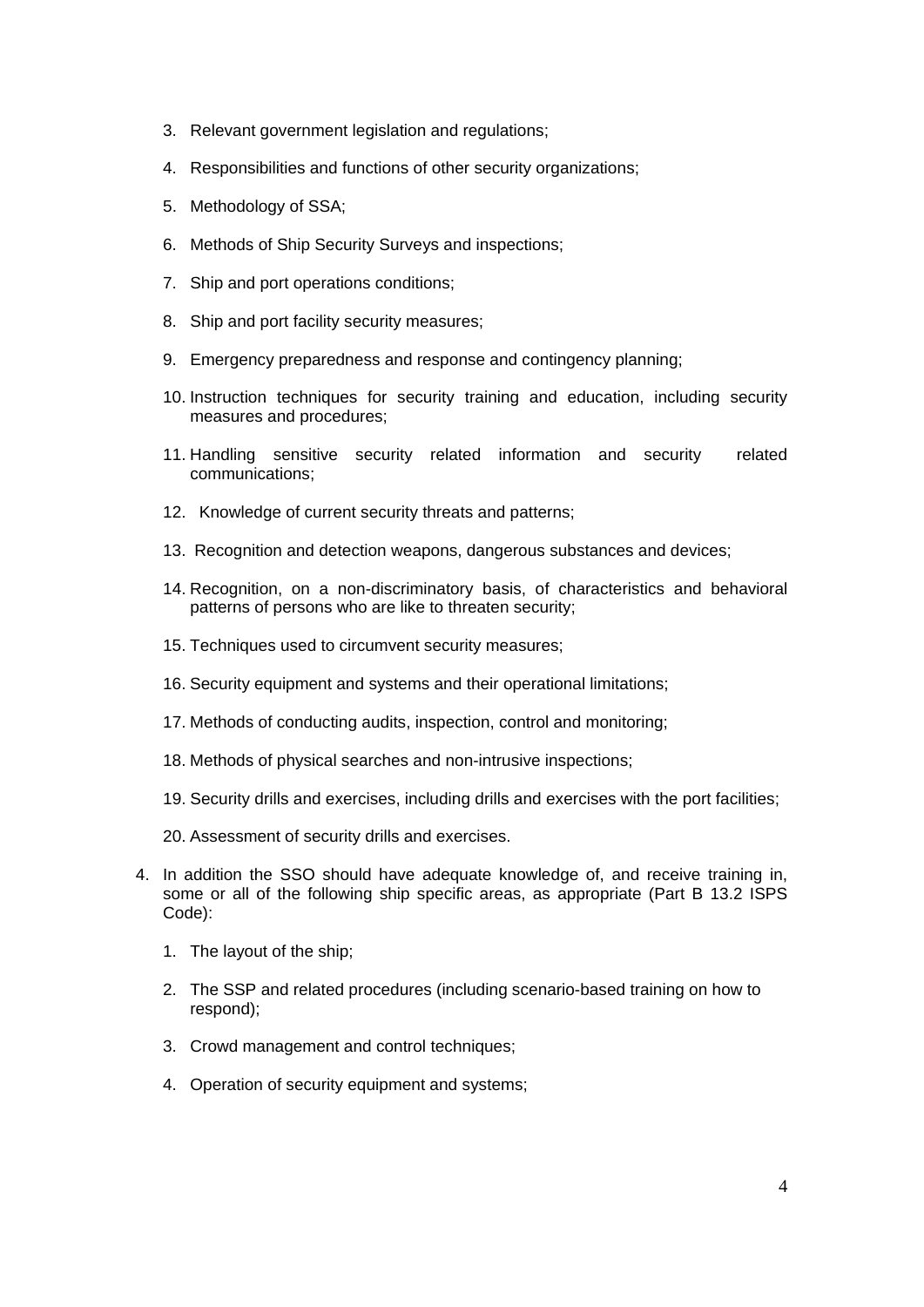- 5. Testing, calibration and, whilst at sea, maintenance of security equipment and systems.
- 5. Other shipboard personnel having specific security duties should have sufficient knowledge and ability to perform their assigned duties, including, as appropriate (Part B 13.3 ISPS Code):
	- 1. Knowledge of current security threats and patterns;
	- 2. Recognition and detection of weapons, dangerous substances and devices;
	- 3. Recognition on a non-discriminatory basis of characteristics and behavioral patterns of persons who are like to threaten security;
	- 4. Techniques used to circumvent security measures:
	- 5. Crowd management and control techniques;
	- 6. Security related communications;
	- 7. Knowledge of the emergency procedures and contingency plans;
	- 8. Operations of security equipment and systems;
	- 9. Testing, calibration and, whilst at sea, maintenance of security equipment and systems;
	- 10. Inspection, control and monitoring techniques;
	- 11. Methods of physical searches of persons, personal effects, baggage, cargo and ship's stores.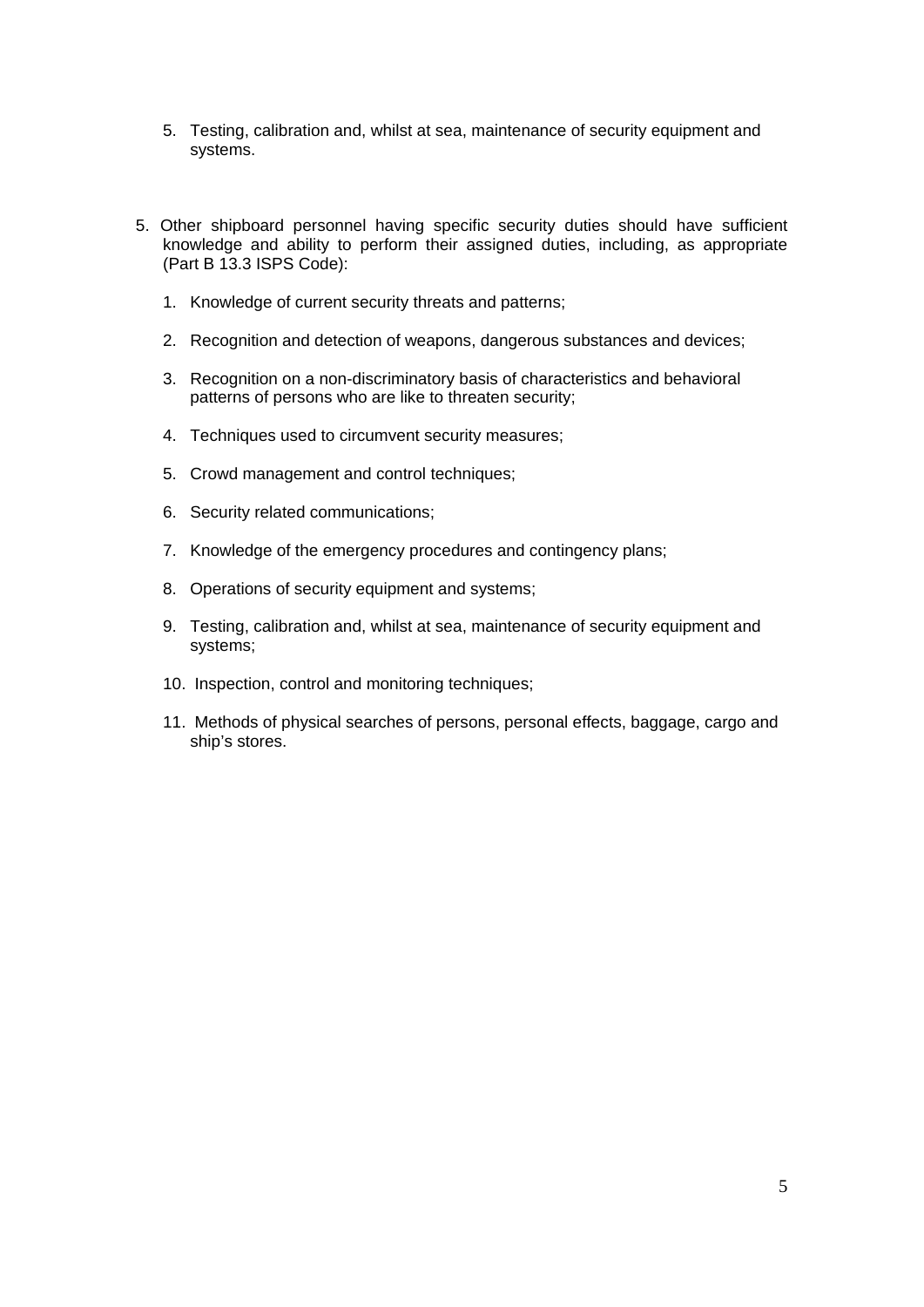- 6. All other shipboard personnel should have sufficient knowledge of and be familiar with relevant provisions of the SSP, including (Part B 13.4 ISPS Code)
	- 1. The meaning and the consequential requirements of the different Security Levels;
	- 2. Knowledge of the emergency procedures and contingency plans;
	- 3. Recognition and detection of weapons, dangerous substances and devices;
	- 4. Recognition, on a non-discriminatory basis, of characteristics and behavioral patterns of persons who are considered apt to threaten security;
	- 5. Techniques used to circumvent security measures.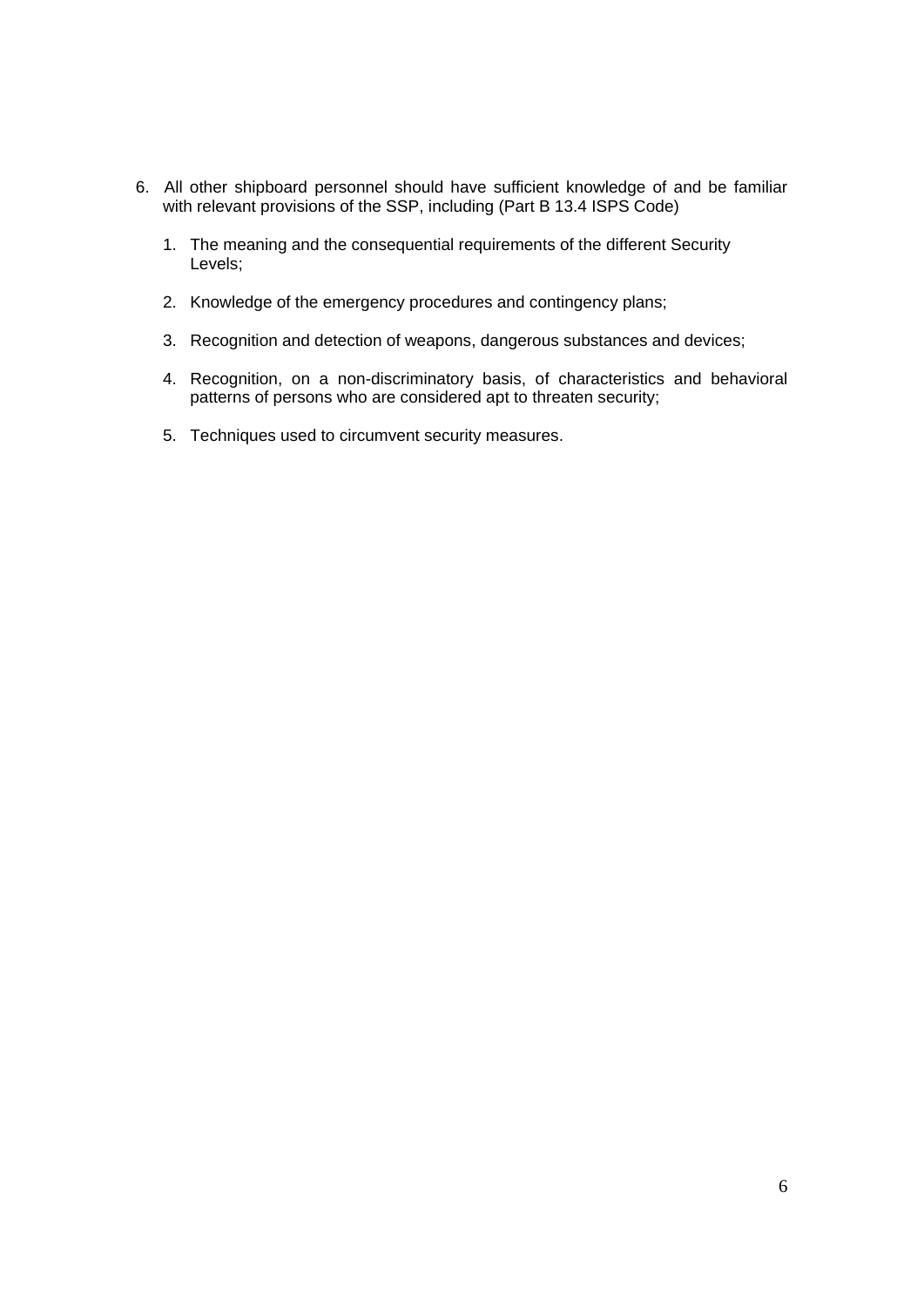# **SHIP SECURITY ASSESSMENT GUIDELINES**

- 1. Section 8 of Part A of the ISPS Code requires the Company Security Officer (CSO) to ensure that, for each ship for which he has security responsibilities, a Security Assessment is carried out by persons with appropriate skills to evaluate the security of a ship, in accordance with ISPS Code.
- 2. The Ship Security Assessment (SSA) is considered to be an essential and integral part of the process of developing and updating the Ship Security Plan.
- 3. A Shipping Company can carry out its own SSA.
- 4. The SSA must include an On Scene Security Survey and, at least, the following elements:
	- 1. Identification of existing security measures, procedures and operations;
	- 2. Identification and evaluation of key shipboard operations that it is important to protect;
	- 3. Identification of possible threats to the key shipboard operations and the likelihood of their occurrence, in order to establish and prioritize security measures; and
	- 4. Identification of weaknesses, including human factors, in the infrastructure, policies and procedures.
	- 5. The SSA must be documented, reviewed, accepted and retained by the Company.
	- 6. Prior to commencing the SSA, the CSO should ensure that advantage is taken of information available on the assessment of threat for the ports at which the ship will call or at which passengers embark or disembark, and about the port facilities and their protective measures. The CSO should study previous reports on similar security needs. Where feasible, the CSO should meet with appropriate persons on the ship and in the port facilities to discuss the purpose and methodology of the assessment. The CSO should follow and specific guidance offered by the Contracting Governments.
	- 7. A SSA should address the following elements on board the ship:
	- 1. physical security;
	- 2. structural integrity;
	- 3. personnel protection systems;
	- 4. procedural policies;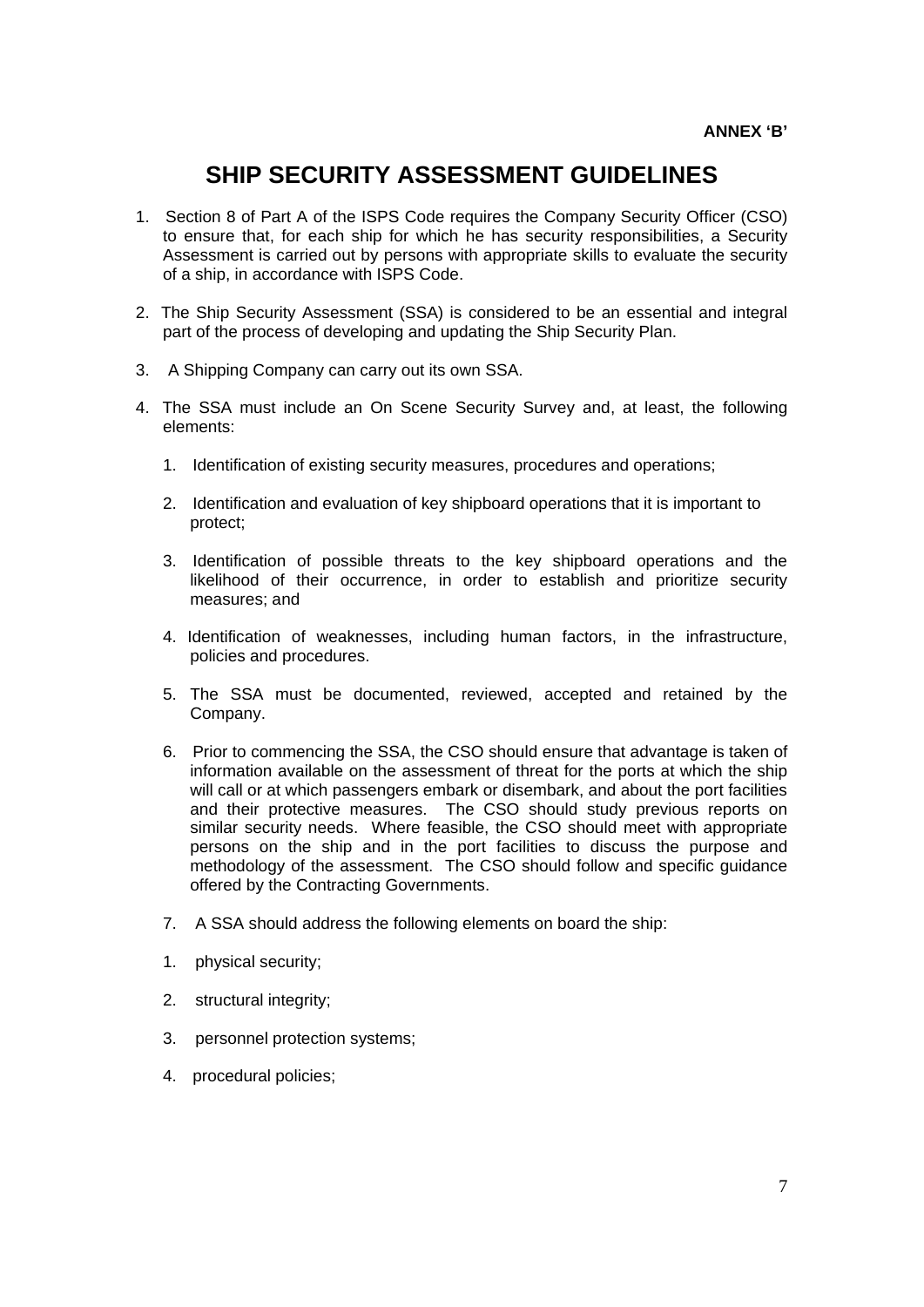- 5. radio and telecommunication systems, including computer systems and networks; &
- 6. other areas that may, if damaged or used for illicit observation, pose a risk to people, property, or operations on board the ship or within a port facility.
- 8. Those involved in a SSA should be able to draw upon expert in assistance regarding to:
	- 1. knowledge of current security threats and patterns;
	- 2. recognition and detection of weapons, dangerous substances and devices;
	- 3. recognition, on a non-discriminatory basis of characteristic and behavioral patterns persons who are likely to threaten security;
	- 4. techniques used to circumvent security incident;
	- 5. methods used to cause a security incident.
	- 6. effects of explosives on ship structures and equipment;
	- 7. ship security;
	- 8. ship/port interface business practices;
	- 9. contingency planning, emergency preparedness and response.
	- 10. physical security;
	- 11. radio and telecommunications systems, including computer systems and networks;
	- 12. marine engineering; and
	- 13. ship and port operations.
- 9. The CSO should obtain and record the information required to conduct an Assessment, including:
	- 1. the general layout of the ship;
	- 2. the location of areas which should have restricted access, such as the bridge, spaces in which the main propulsion or generating machinery, navigation equipment, fire control station, emergency power and communications are located.
	- 3. the location and function of each actual or potential access point to the ship;
	- 4. changes in the tide which may have an impact on the vulnerability or security of the ship;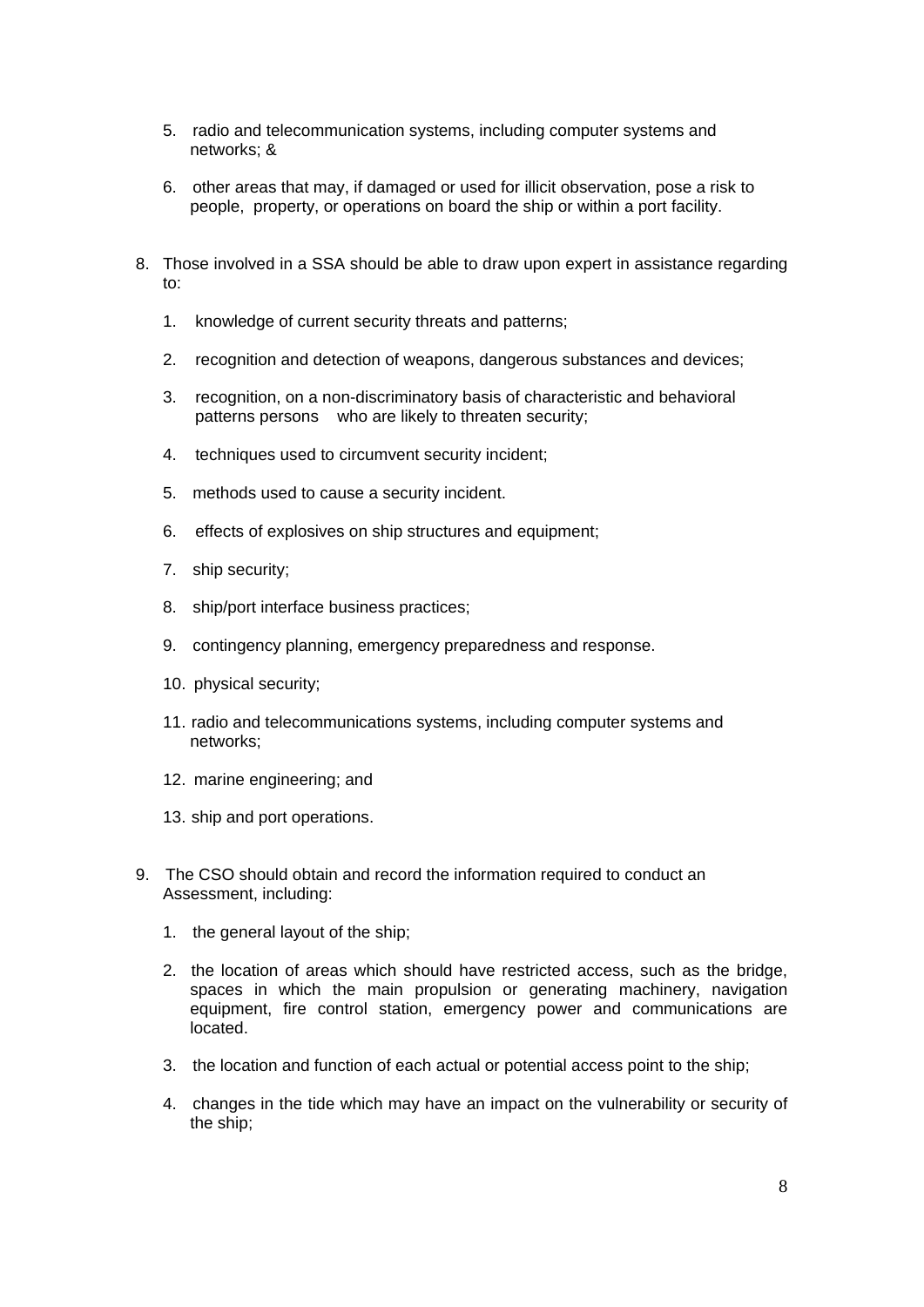- 5. cargo spaces and stowage arrangements;
- 6. locations where the ship's stores and essential maintenance equipment is stores;
- 7. locations where unaccompanied baggage is stored;
- 8. emergency and stand-by equipment available to maintain essential services;
- 9. number of ship's personnel, any existing security duties and any existing training practices of the Company;
- 10. existing security and safety equipment for the protection of passengers and ship's personnel.
- 11. escape and evacuation routes and assembly stations which have to be maintained to ensure the orderly and safe emergency evacuation of the ship;
- 12. existing agreements with private security companies providing ship/waterside security services; and.
- 13. existing security measures and procedures in effect, including inspection and control procedures, identification systems, surveillance and monitoring equipment, personnel identification documents and communications, alarms, lighting, access control and other appropriate systems.
- 10. The SSA should consider the continuing relevance of the existing security measures and guidance, procedures and operations, under both routine and emergency conditions and should determine security guidance relevant to:
	- 1. restricted areas;
	- 2. response procedures to fire or other emergency conditions;
	- 3. the level of supervision of the ship's personnel, passengers, visitors, vendors, repair technicians, dock workers etc;
	- 4. the frequency and effectiveness of security patrols;
	- 5. access control systems, including identification systems;
	- 6. security communications systems and procedures;
	- 7. security doors, barriers and lighting; and
	- 8. security and surveillance equipment and systems, if any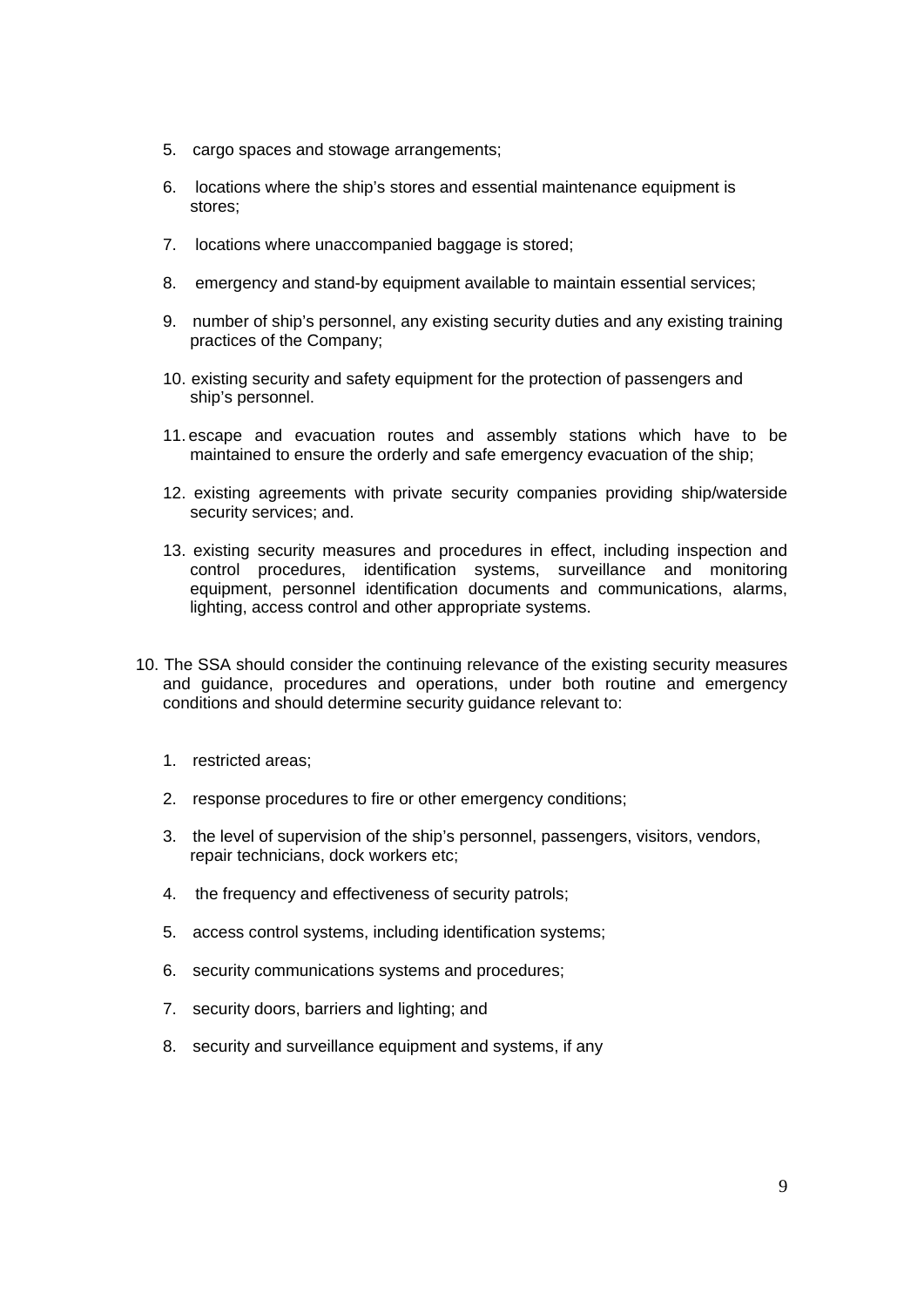- 11. The SSA should consider the persons, activities, services and operations that it is important to protect. This includes:
	- 1. the ship's personnel;
	- 2. passengers, visitors, vendors, repair technicians, port facility personnel, etc…
	- 3. the capacity to maintain safe navigation and emergency response;
	- 4. the cargo, particularly dangerous goods or hazardous substances;
	- 5. ship's stores;
	- 6. any ship security communications equipment and systems; and
	- 7. any ship's security surveillance equipment and systems.
- 12. The SSA should consider the persons, activities, services and operations that it is important to protect. This includes:
	- 1. the ship's personnel;
	- 2. passengers, visitors, vendors, repair technicians, port facility personnel etc;
	- 3. the capacity to maintain safe navigation and emergency response;
	- 4. the cargo, particularly dangerous goods or hazardous substances;
	- 5. ship's stores;
	- 6. any ship security communication equipment and systems; and
	- 7. any ship's security surveillance equipment and systems.
- 13. The SSA should consider all possible threats, which may include the following types of security incidents:
	- 1. damage to, or destruction of, the ship or port facility, e.g. by explosive devices, arson, sabotage or vandalism;
	- 2. hijacking or seizure of the ship or of persons on board;
	- 3. tampering with cargo, essential ship equipment or systems or ship's stores;
	- 4. unauthorized access or used, including presence of stowaways;
	- 5. smuggling weapons or equipment, including weapons of mass destruction;
	- 6. use of the ship to carry those intending to cause a security incident and/or their equipment;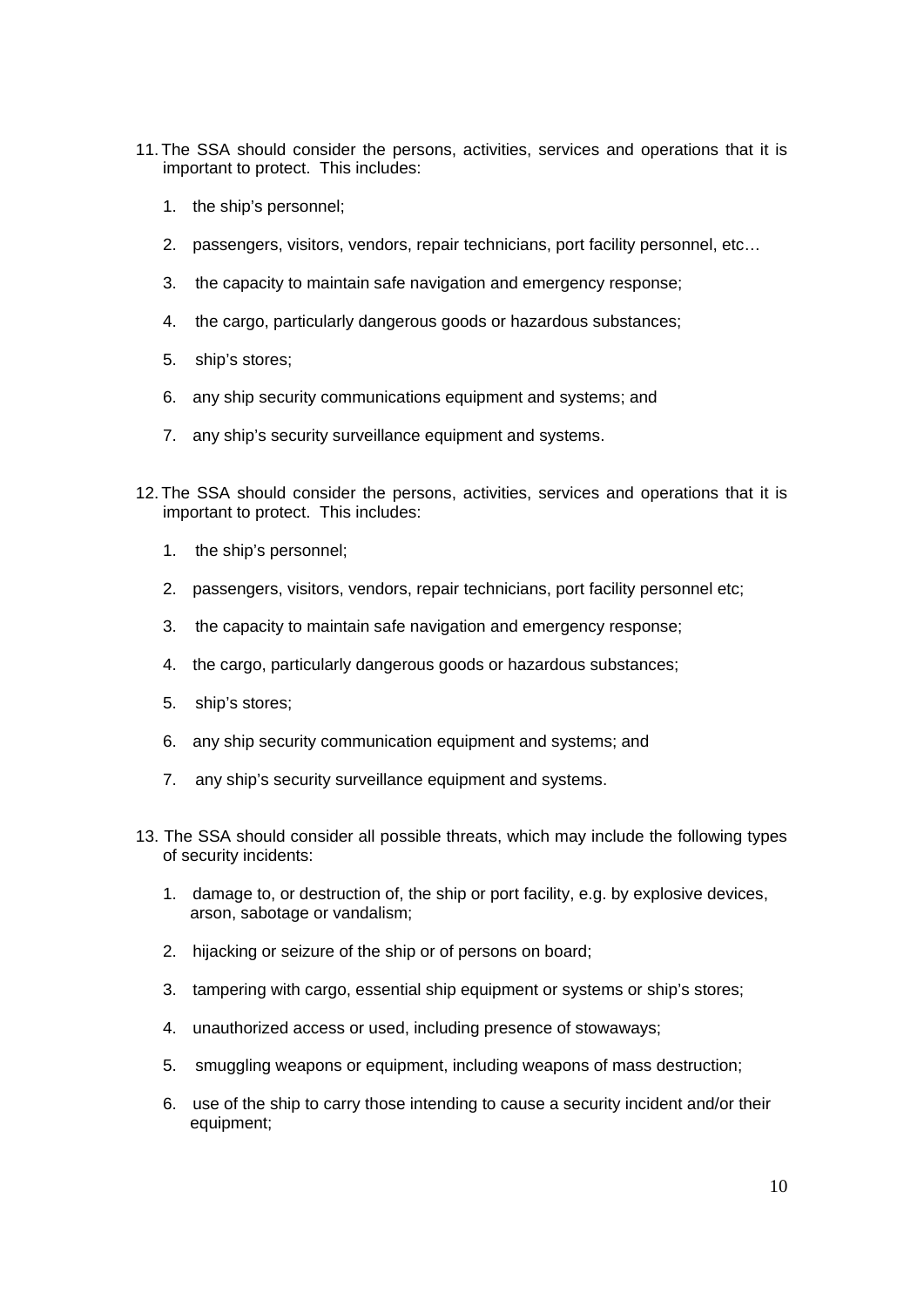- 7. use of the ship itself as a weapon or as a means to cause damage or destruction;
- 8. attacks from seaward whilst at berth or at anchor; and
- 9. attacks whilst at sea.
- 14. The SSA should take into account all possible vulnerabilities, which may include:
	- 1. conflicts between safety and security measures;
	- 2. conflicts between shipboard duties and security assignments;
	- 3. watchkeeping duties, number of ship's personnel, and any implications to crew fatique, alertness and performance;
	- 4. any identified security training deficiencies; and
	- 5. any security equipment and systems, including communication systems.
- 15. T he CSO and Ship Security Officer (SSO) should always have regard to the effect that security measures may have on ship's personnel who will remain on the ship for long periods. When developing security measures, particular consideration should be given to the convenience, comfort and personal privacy of the ship's personnel and their ability to maintain their effectiveness over long periods.
- 16. Upon completion of the SSA, a report must be prepared, consisting of a summary of how the assessment was conducted, a description of each vulnerability found during the assessment, and a description of counter measures that could be used to address each vulnerability. The report must be protected from unauthorized access or disclosure.

#### **On Scene Security Survey**

- 17. The On Scene Security Survey is an integral part of any SSA. The On Scene Security Survey should examine and evaluate existing shipboard protective measures, procedures and operations for:
	- 1. ensuring the performance of all ship security duties;
	- 2. monitoring restricted areas to ensure that only authorized persons have access;
	- 3. controlling access to the ship, including any identification systems;
	- 4. monitoring of deck areas and areas surrounding the ship;
	- 5. controlling the embarkation of persons and their effects (accompanied and unaccompanied baggage and ship's personnel personal effects);
	- 6. supervising the handling of cargo and the delivery of ship's stores; and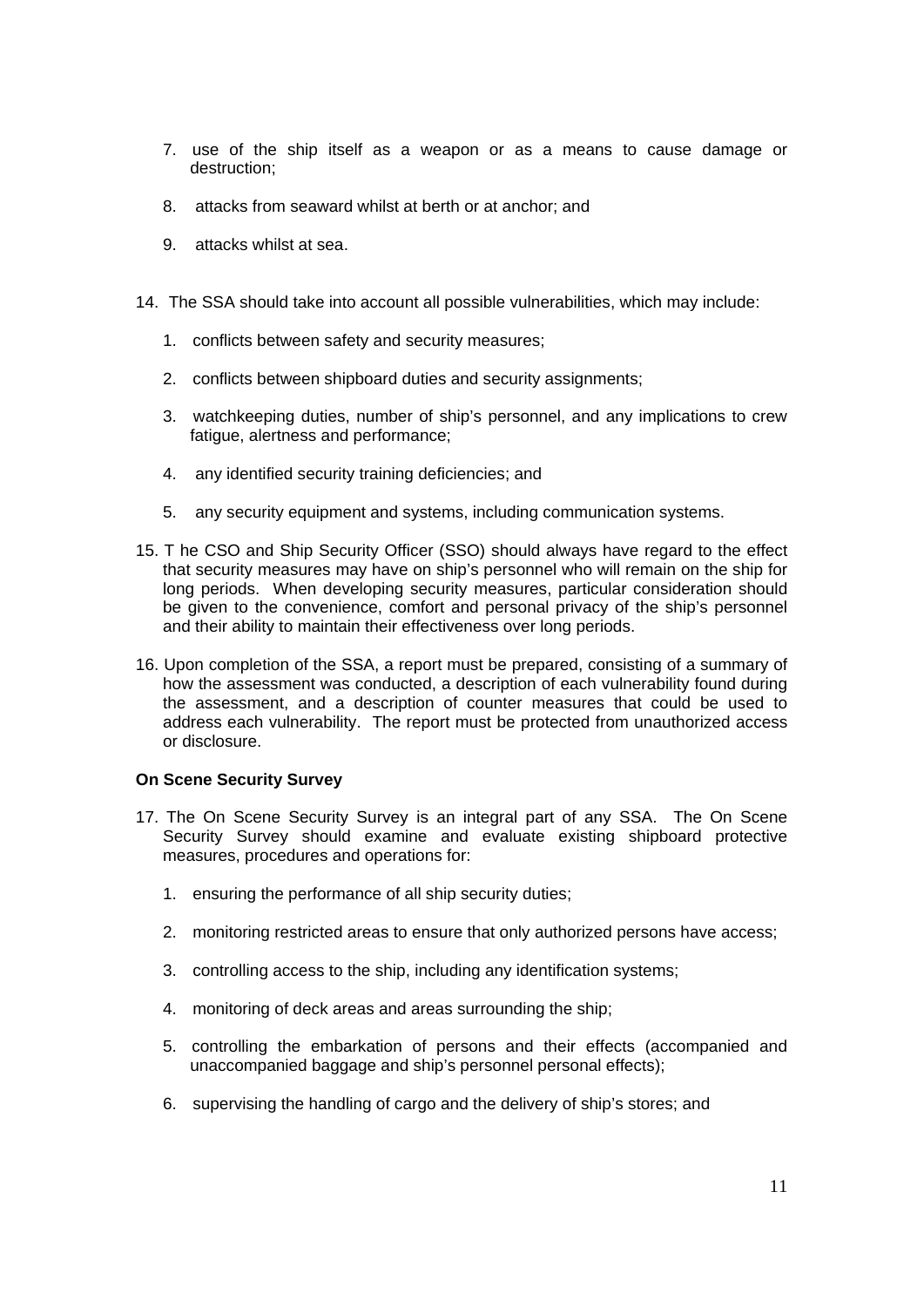7. ensuring that ship security communication, information, and equipment are readily available.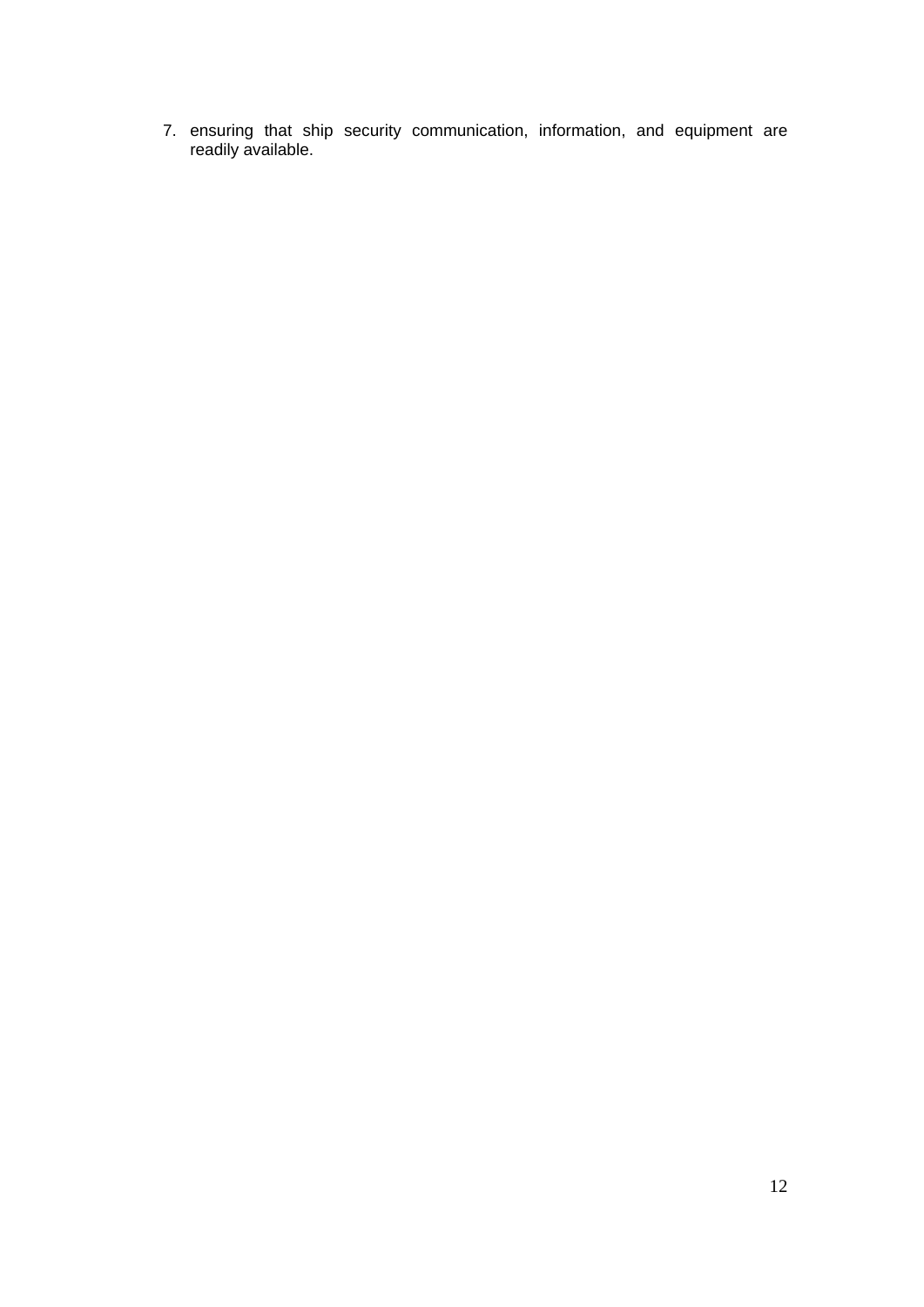# **SHIP SECURITY PLAN GUIDELINES**

- 1. According with the Part A 9, ISPS Code requires each ship to carry on board a Ship Security Plan (SSP) approval by its flag state or by an organization recognized by it to carry out such approvals, known as a Recognized Security Organization (RSO).
- 2. The Company Security Officer (CSO) has the responsibility of ensuring that the plan is prepared and submitted for approval. The content of each individual SSP will vary depending on the particular ship it covers. The Ship Security Assessments (SSA) will have identified the particular features of the ship and the potential threats and vulnerabilities. The preparation of the SSP will require these features to be addressed in detail.
- 3. All SSP have to make provision for the three, internationally adopted, Security Levels:
	- A- Security Level 1, normal; the level at which ships and port facilities will normally operate;
	- B- Security Level 2, heightened; the level applying for as long as there is a heightened risk of a security incident;
	- C- Security Level 3, exceptional; the level applying for the period of time when there is a probable or imminent risk of a security incident.
- 4. The Plan must be written in the working language **and** in the English language. The Plan must address, at least, the following (Part A 9.4 ISPS Code):
	- 1. Measures designed to prevent weapons, dangerous substances and devices intended for use against people, ships or ports, and the carriage of which is not authorized on board the ship;
	- 2. Identification of the restricted areas and measures for the prevention of unauthorized access;
	- 3. Measures for the prevention of unauthorized access to the ship;
	- 4. Procedures for responding to security threats or breaches of security, including provisions for maintaining critical operations of the ship or ship/port interface;
	- 5. Procedures for responding to any security instructions Contracting Governments may give at Security Level 3;
	- 6. Procedures for evacuation in case of security threats or breaches of security;
	- 7. Duties of shipboard personnel assigned security responsibilities and of other shipboard personnel on security aspects;
	- 8. Procedures for auditing the security activities;
	- 9. Procedures for training, drills and exercises associated with the Plan;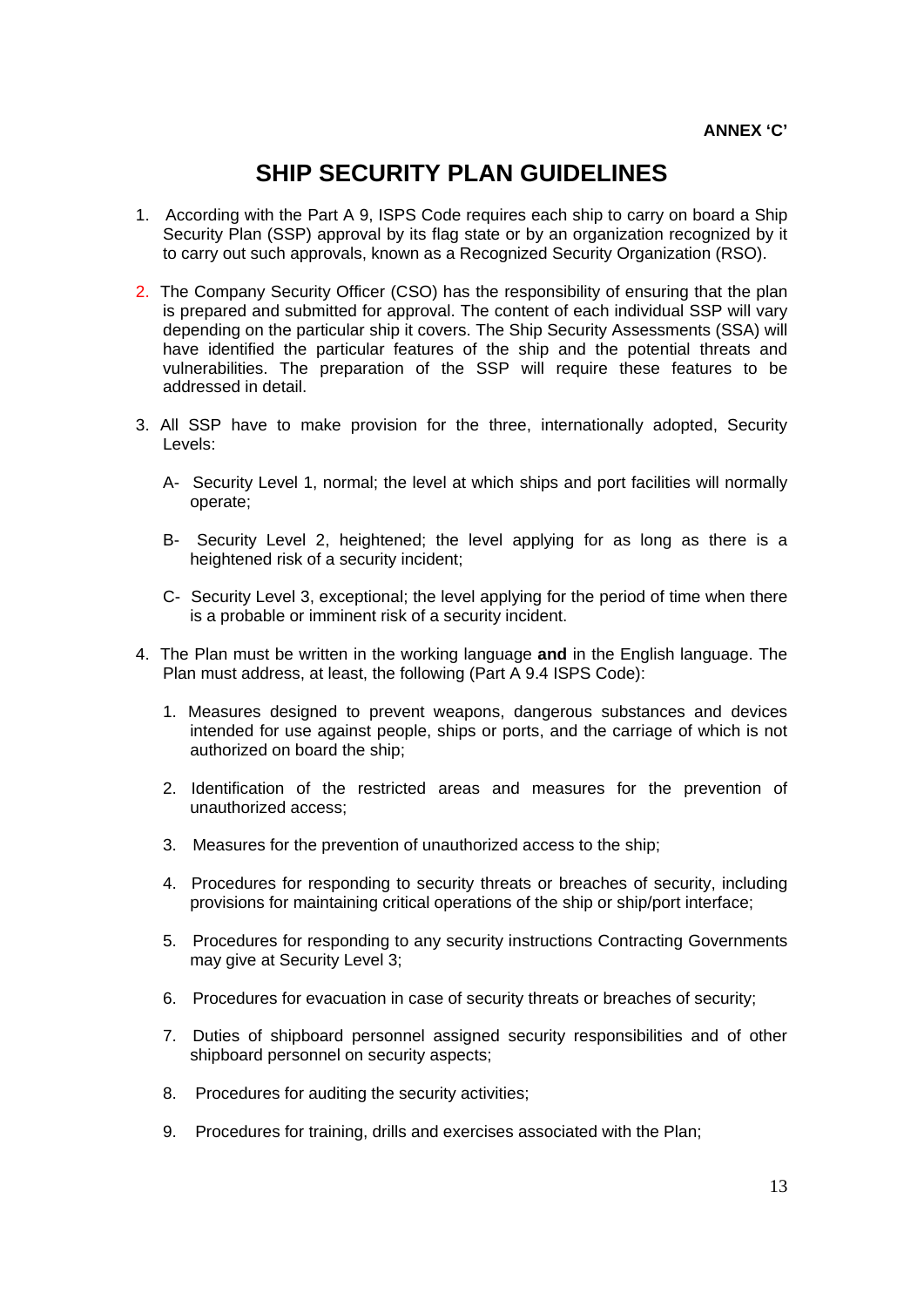- 10. Procedures for interfacing with port facility security activities;
- 11. Procedures for the periodic review and updating of the Plan ;
- 12. Procedures for reporting security incidents;
- 13. Identification of the Ship Security Officer (SSO);
- 14. Identification of the CSO including 24-hour contact details;
- 15.Procedures to ensure the inspection, testing, calibration, and maintenance of security equipment provided on board, if any;
- 16. Frequency of testing or calibration of security equipment provided on board, if any;
- 17. Identification of the locations where the ship security alert system activation points are provided (this information should be kept elsewhere on board in a document know to the master, the SSO and other shipboard personnel as decided by the Company);
- 18.Procedures, instructions and guidance on the use of the ship security alert system, including testing, activation, deactivation, resetting, and procedures to limit false alerts.
- 5. The SSP must (Part B 9.2 ISPS Code):
	- 1. Detail organizational structure of security for the ship;
	- 2. Detail the ship's relationships with the Company, port facilities, other ships and relevant authorities with security responsibility;
	- 3. Detail the communication systems to allow effective continuous communication within the ship and between the ship and others, including port facilities;
	- 4. Detail basic security measures for Security Level 1, both operational and physical, that will always be in place;
	- 5. Detail the additional security measures that will allow the ship to progress without delay to Security Level 2 and, when necessary, to Security Level 3;
	- 6. Provide for regular review, or audit, of the SSP and for its amendment in response to experience or changing circumstances;
	- 7. Detail reporting procedures to the **Director of Shipping**;

 6. In addition, the SSP should establish the following, which relate to all Security Levels (Part B 9.7 ISPS Code);

1. Duties and responsibilities of all shipboard personnel with a security role;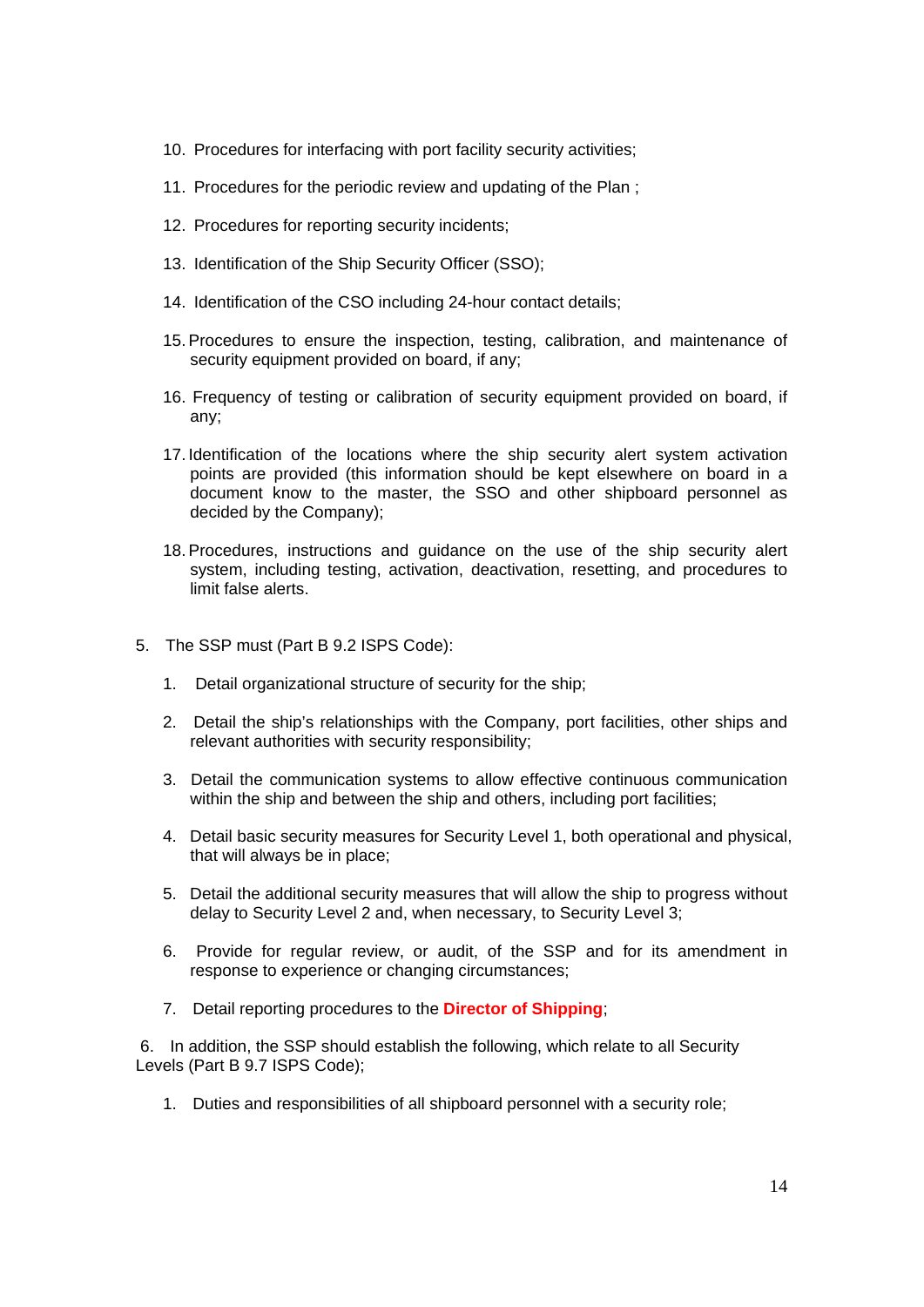- 2. Procedures of safeguards necessary to allow continuous communications to be maintained at all times;
- 3. Procedures needed to assess the continuing effectiveness of security procedures and any security and surveillance equipment and systems, including procedures for identifying and responding to equipment systems failure or malfunction;
- 4. Procedures and practices to protect security sensitive information held in paper or electronic format;
- 5. The type and maintenance requirements of security and surveillance equipment and systems, if any;
- 6. Procedures to ensure the timely submission, and assessment, 0of reports relating to possible breaches of security or security concerns;
- 7. Procedures to establish, maintain and update an inventory of any dangerous goods or hazardous substances carried on board, including their location.
- 7. The Plan can be kept in an electronic format. In such case, it must be protected by measures aimed at preventing unauthorized access, disclosure, deletion, destruction or amendment (Part A 9.6 ISPS Code).
- 8. The Plan should address the security measures to be taken at each Security Level covering:
	- 1. Access to the ship by ship's personnel, passengers, visitors, etc;
	- 2. Restricted areas of the ship;
	- 3. Handling of cargo;
	- 4. Delivery ship's stores
	- 5. Handling unaccompanied baggage;
	- 6. Monitoring the security of the ship.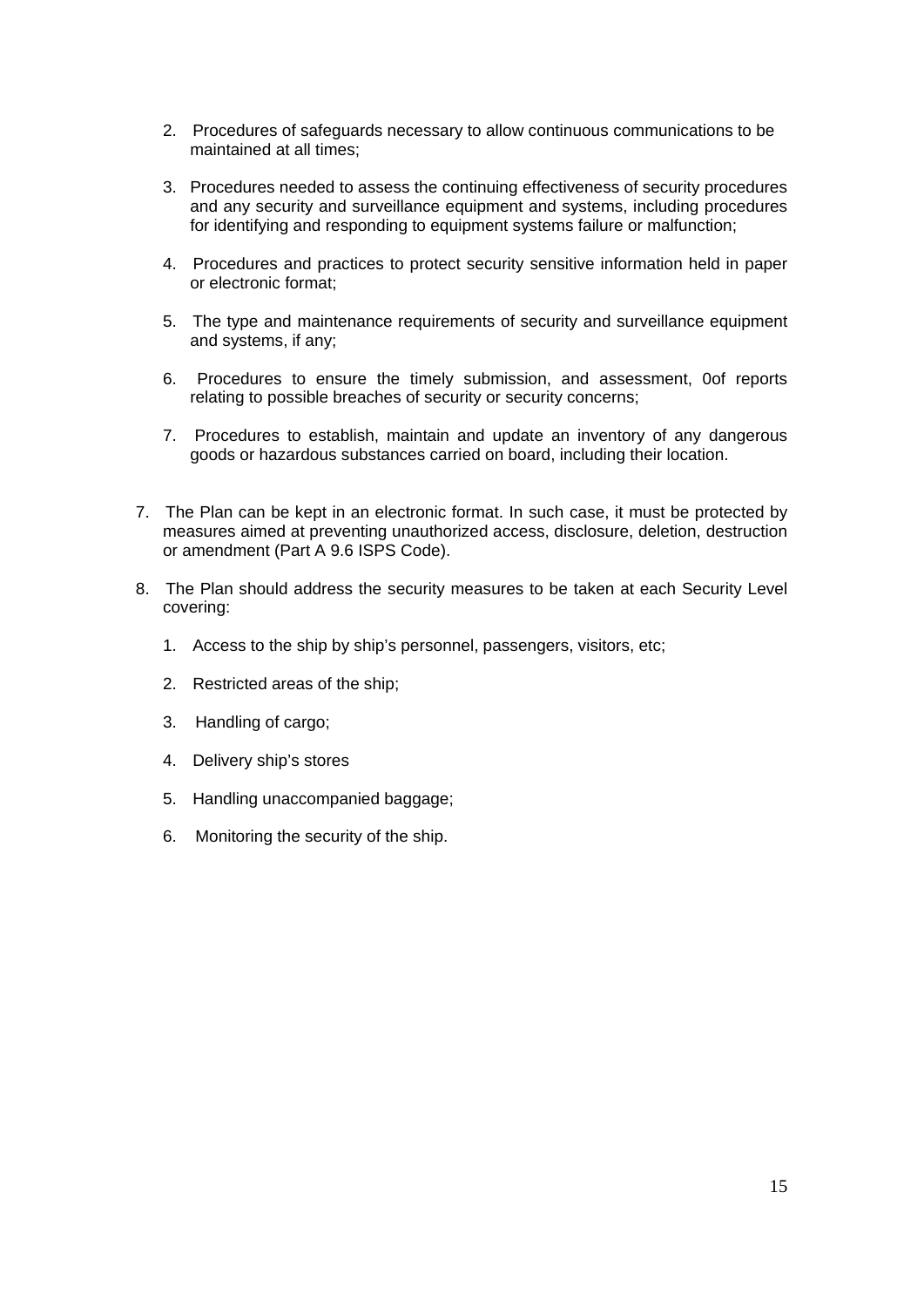# **COMPANY SECURITY OFFICERS GUIDELINES**

- 1. Section 11 of Part A of the ISPS Code requires each shipping Company to designate a person to act as the Company Security Officer (CSO) for one or more ships, depending on the number or types of ships the Company operates, provided it is clearly identified for which ships the person is responsible.
- 2. A Company may, depending on the number or types of ships it operates, designate several persons as Company Security Officers, provided it is clearly identified for which ships each person is responsible.
- 3. In respect of such ships, the duties and responsibilities of the Company Security Officer (CSO) include, but are not limited to (Part A 11.2 ISPS Code):
	- 1. Advising the level of threats likely to be encountered by the ship, using appropriate Security Assessments and other relevant information;
	- 2. Ensuring that Ship Security Assessment (SSA) is carried out;
	- 3. Ensuring the development, the submission for approval, and thereafter the implementation and maintenance of the Ship Security Plan (SSP) and its placement on board the appropriate ship;
	- 4. Monitoring the continuing relevance and effectiveness of the plan, ensuring that the Ship Security Plan (SSP) is modified, as appropriate, to correct deficiencies and satisfies the security requirements of the individual ship;
	- 5. Arranging for internal audits and reviews of security activities;
	- 6. Arranging for the initial and subsequent verifications of the ship by the Flag State or the Recognized Security Organization (RSO);
	- 7. Ensuring that deficiencies and non-conformities identified during internal audits, periodic reviews, security inspections and verifications of compliance are promptly addressed and dealt with;
	- 8. Enhancing security awareness and vigilance;
	- 9. Ensuring adequate training for personnel responsible for the security, of the ship;
	- 10. Ensuring effective communication and co-operation between the Ship Security Officer (SSO) and the relevant Port Facility Security Officers (PFSO);
	- 11. Ensuring consistency between security requirements and safety requirements;
	- 12. Ensuring that, if sister-ship or fleet security plans are used, the plan for each ship reflects relevant ship-specific information accurately;

13. Ensuring that any alternative or equivalent arrangements approved for a particular ship or group of ships are implemented and maintained.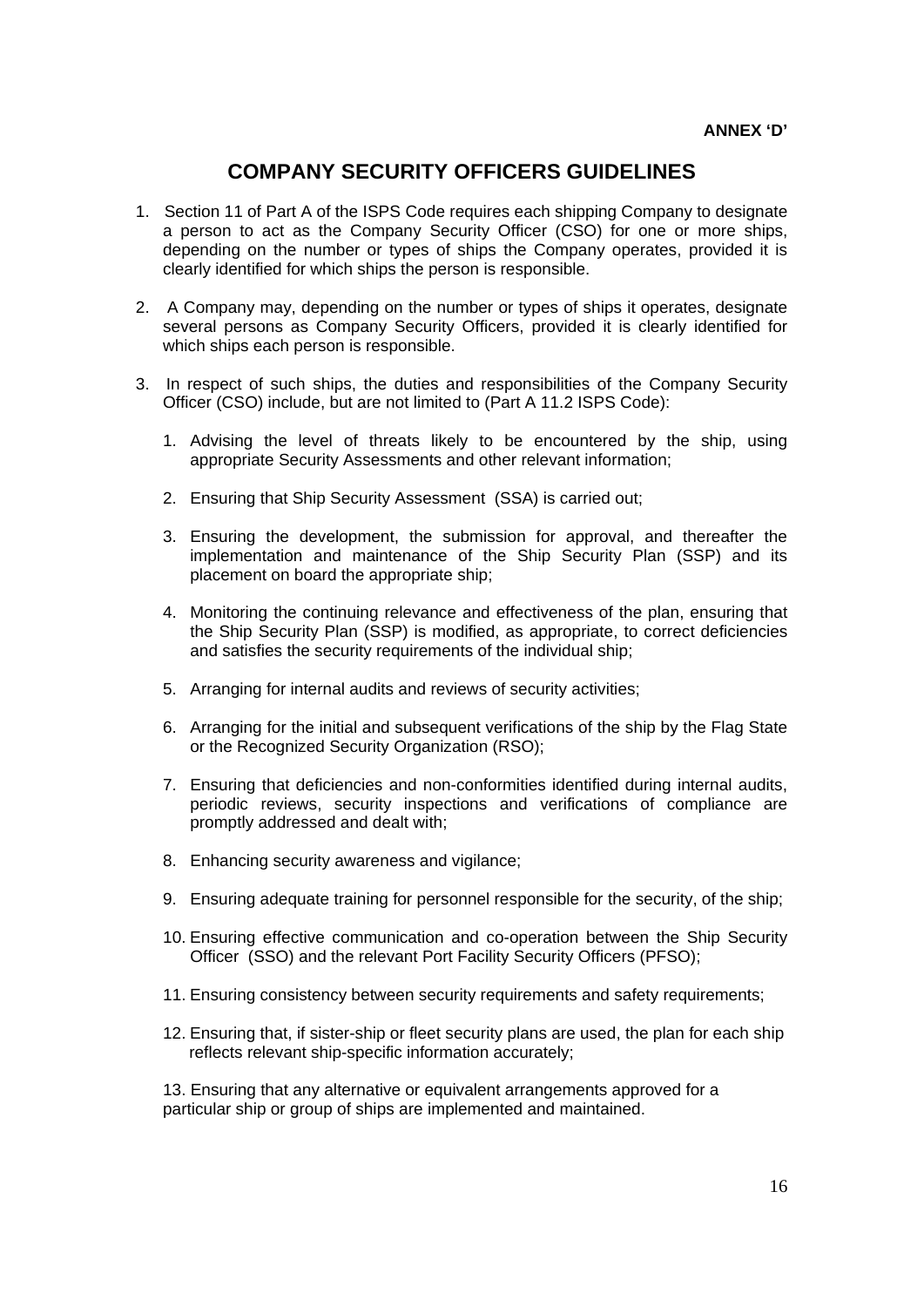- 4. According with Part B 13.1 ISPS Code requires the Company Security Officer (CSO), and appropriate shore based Company personnel, to have knowledge of, and training in, some or all the following, as appropriate:
	- 1. Security administration;
	- 2. Relevant international conventions, codes and recommendations;
	- 3. Relevant government legislation and regulations;
	- 4. Responsibilities and functions of other security organizations;
	- 5. Methodology of Ship Security Assessment (SSA);
	- 6. Methods of Ship Security Surveys and inspection.
	- 7. Ship and port operations and conditions;
	- 8. Ship and port facility security measures;
	- 9. Emergency preparedness and response, and contingency planning.
	- 10. Instruction techniques for security training and education, including security measures and procedures;
	- 11. Handling sensitive security related information and security related communications;
	- 12. Knowledge of current security threats and patterns;
	- 13. Recognition and detection of weapons, dangerous substances and devices;
	- 14. Recognition, on a non-discriminatory basis, of characteristics and behavioral patterns of persons who are likely to threaten security;
	- 15. Techniques used to circumvent security measures;
	- 16. Security equipment and systems and their operational limitations;
	- 17. Methods of conducting audits, inspection, control and monitoring;
	- 18. Methods of physical searches and non-intrusive inspections;
	- 19. Security drills and exercises, including drills and exercise with port facilities; and
	- 20. Assessment of security drills and exercises.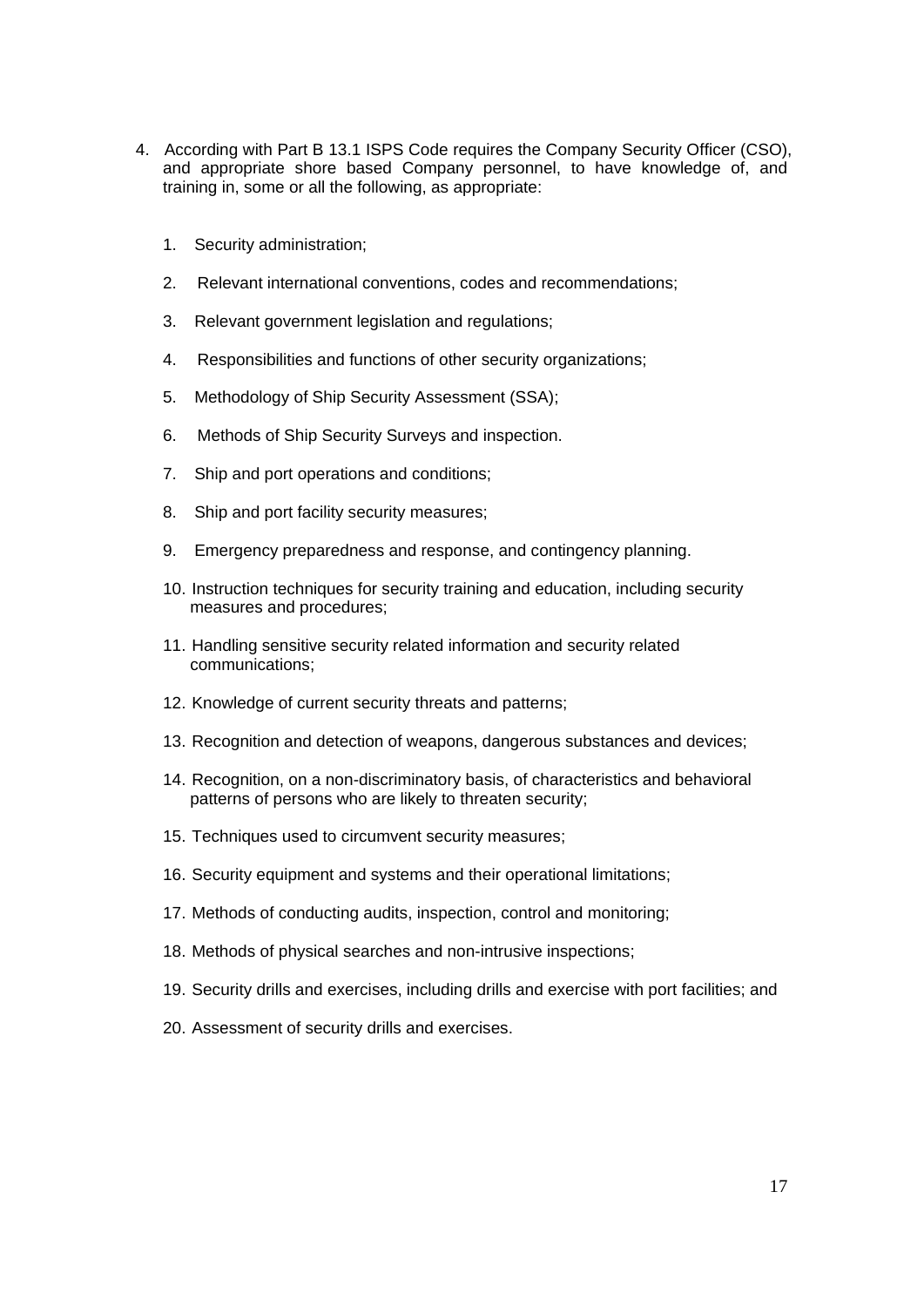# **MEASURES AT DIFFERENT SECURITY LEVELS**

#### **Measures which might be taken at each of the Security Levels outlined by the ISPS Code:**

# Security Level 1

# For Access Control

- 1. The Ship Security Plan should establish the security measures to control access to the ship, where the following may be applied:
	- 1. checking the identify of all persons seeking to board the ship and confirming their reasons for doing so by checking, for example, joining instructions, passenger tickets, boarding passes, work orders etc:
	- 2. in liaison with the port facility, ensuring that designated secure areas are established in which inspections and searching of people, baggage (including carry on items), personal effects, vehicles and their contents can take place;
	- 3. in liaison with the port facility, ensuring that vehicles destined to be loaded on board car carriers, ro-ro and other passenger ships are subjected to search prior to loading, in accordance with the frequency required in the Ship Security Plan.
	- 4. segregating checked persons and their personal effects from unchecked persons and their personal effects;
	- 5. segregating embarking from disembarking passengers;
	- 6. identifying access points that should be secured or attended to prevent unauthorized access;
	- 7. securing, by locking or other means, access to unattended spaces adjoining areas to which passengers and visitors have access; and
	- 8. providing security briefings to all ship personnel on possible threats, the procedures for reporting suspicious persons, objects or activities and the need for vigilance.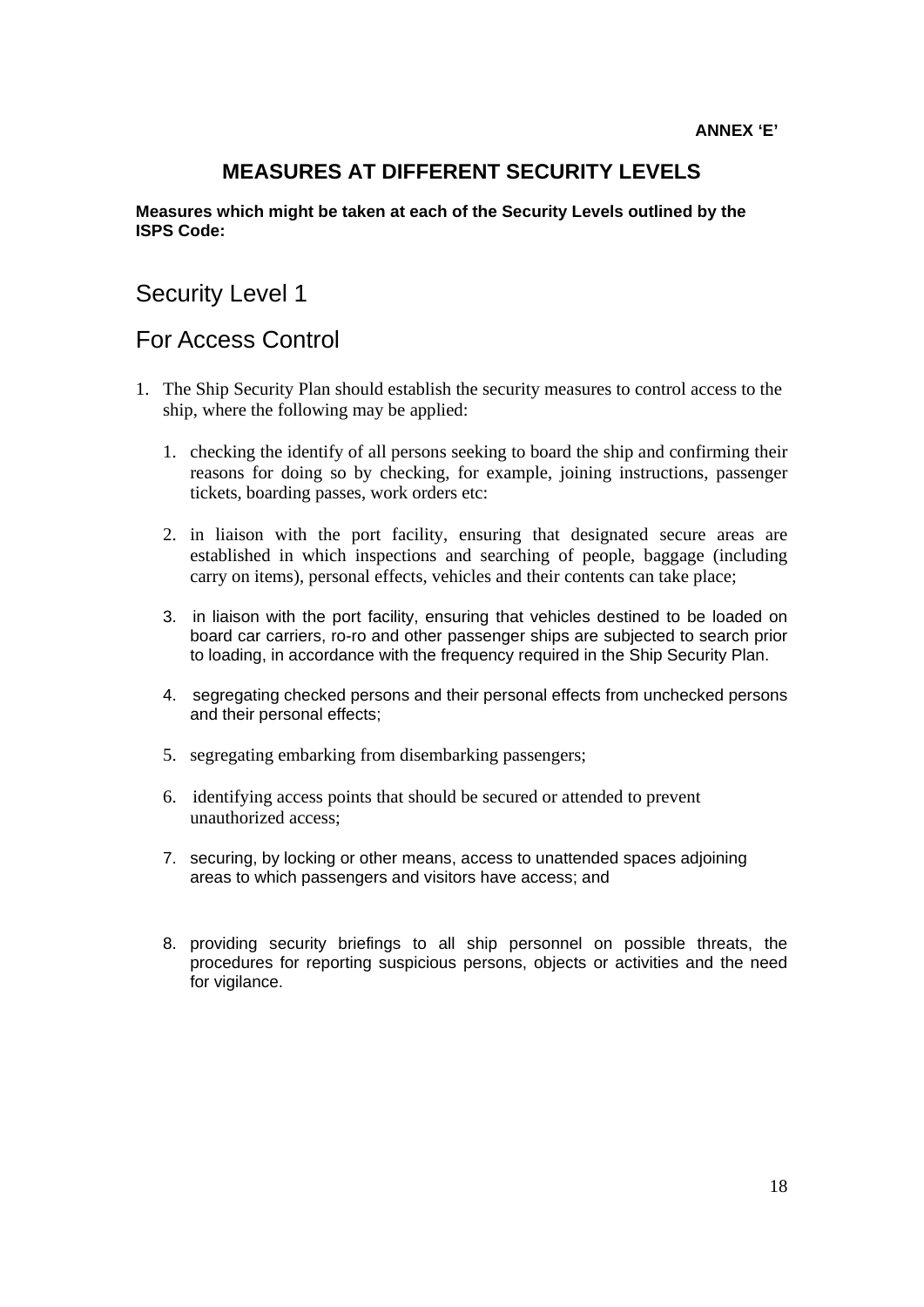#### **Security Level 1 For Restricted Areas**

- 1. The Ship Security Plan should establish the security measures to be applied to restricted areas, which may include:
	- 1. locking or securing access points;
	- 2. using surveillance equipment to monitor the areas;
	- 3. using guards or patrols; and
	- 4. using automatic intrusion detection devices to alert the ship's personnel of unauthorized access.

#### **Security Level 1 For Handling of Cargo**

- 2. The Ship Security Plan should establish the security measures to be applied during cargo handling, which may include.
	- 1. routine checking of cargo, cargo transport until and cargo spaces prior to, and during, cargo handling operations;
	- 2. checks to ensure that cargo being loaded matches the cargo documentation;
	- 3. ensuring, in liaison with the port facility, that vehicles to be loaded on board car carriers, ro-ro and passenger ships are subjected to search prior to loading, in accordance with the frequency required in the Ship Security Plan, and
	- 4. checking of seals or others methods used to prevent tampering.

#### **Security Level 1 For Delivery of Ship's Stores**

- 3. The Ship Security Plan should establish the security measures to be applied during delivery of ship's stores, which may include.
	- 1. checking to ensure stores match the order prior to being loaded on board; and
	- 2. ensuring immediate secure stowage of ship's stores.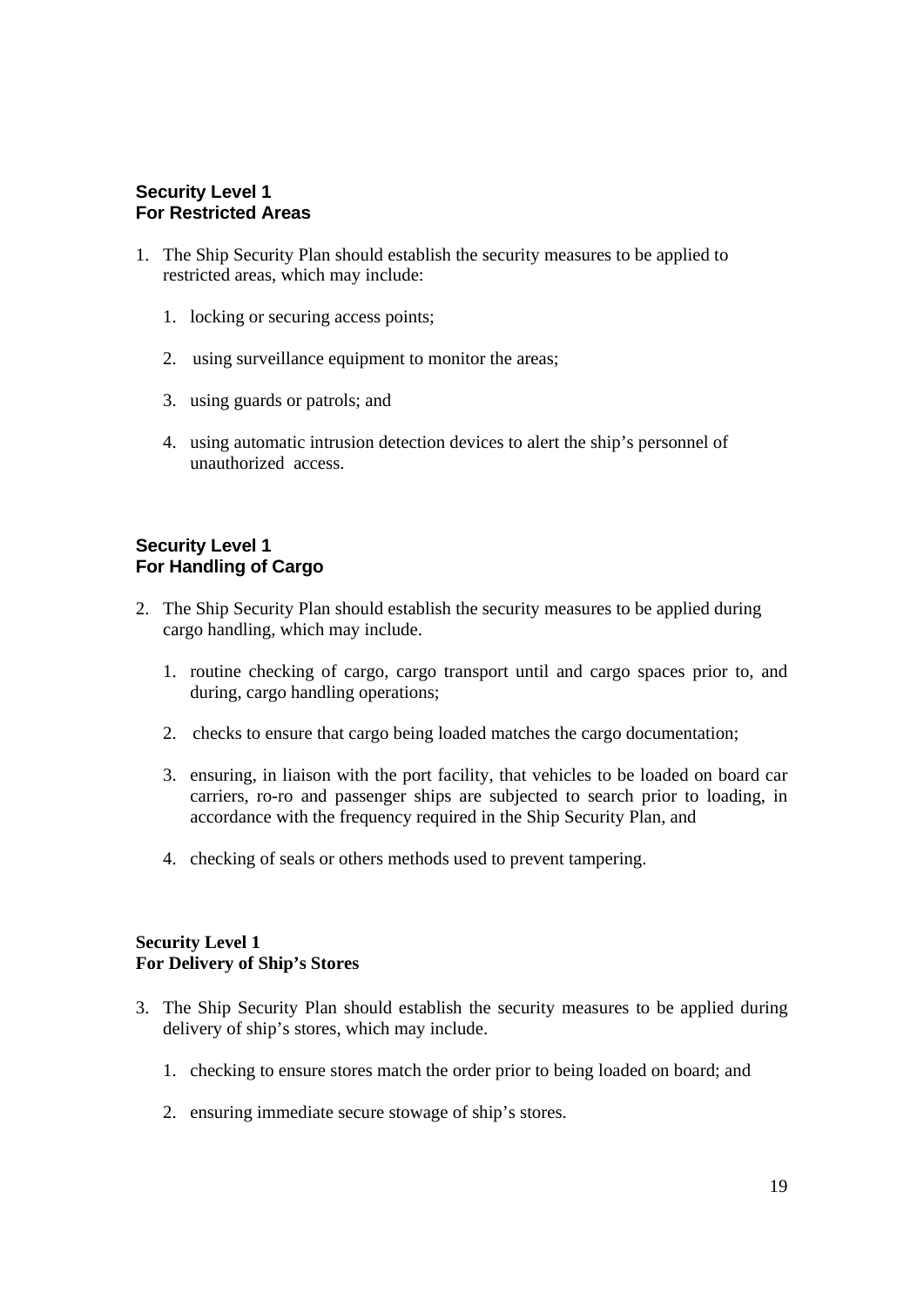### **Security Level 1 For Handling Unaccompanied Baggage**

4. The Ship Security Plan should establish the security measures to be applied when handling unaccompanied baggage is screened or searched up to and including 100 percent, which may include use of x-ray screening.

# **Security Level 1**

#### *For Monitoring the Security of the Ship*

- 5. The Ship Security Plan should establish the security measures to be applied which may be a combination of lighting, watchkeepers, security guards or use of security and surveillance equipment to allow ship's security personnel to observe the ship in general, and barriers and restricted areas in particular.
- 6. The Ship's deck and access points to the ship should be illuminated during hours of darkness and periods of low visibility while conducting ship/port interface activities or at a port facility or anchorage when necessary. While underway, when necessary, ships should use the maximum lighting available consistent with safe navigation, having regard to the provisions of the **International Regulation for the Prevention of Collisions at Sea** in force.
- 7. The following should be considered when establishing the appropriate level and location of lighting:
	- 1. whilst at anchor or alongside, the ship's personnel should be able to detect activities beyond the ship, on both the shoreside and the waterside;
	- 2. coverage should include the area on and around the ship;
	- 3. coverage should facilitate personnel identification at access points; and
	- 4. coverage may be provided through co-ordination with the port facility.

# **Security Level 2 For Access Control**

1. The Ship Security Plan should establish the security measures to be applied to protect against a heightened risk of a security incident to ensure higher vigilance and tighter control, which may include: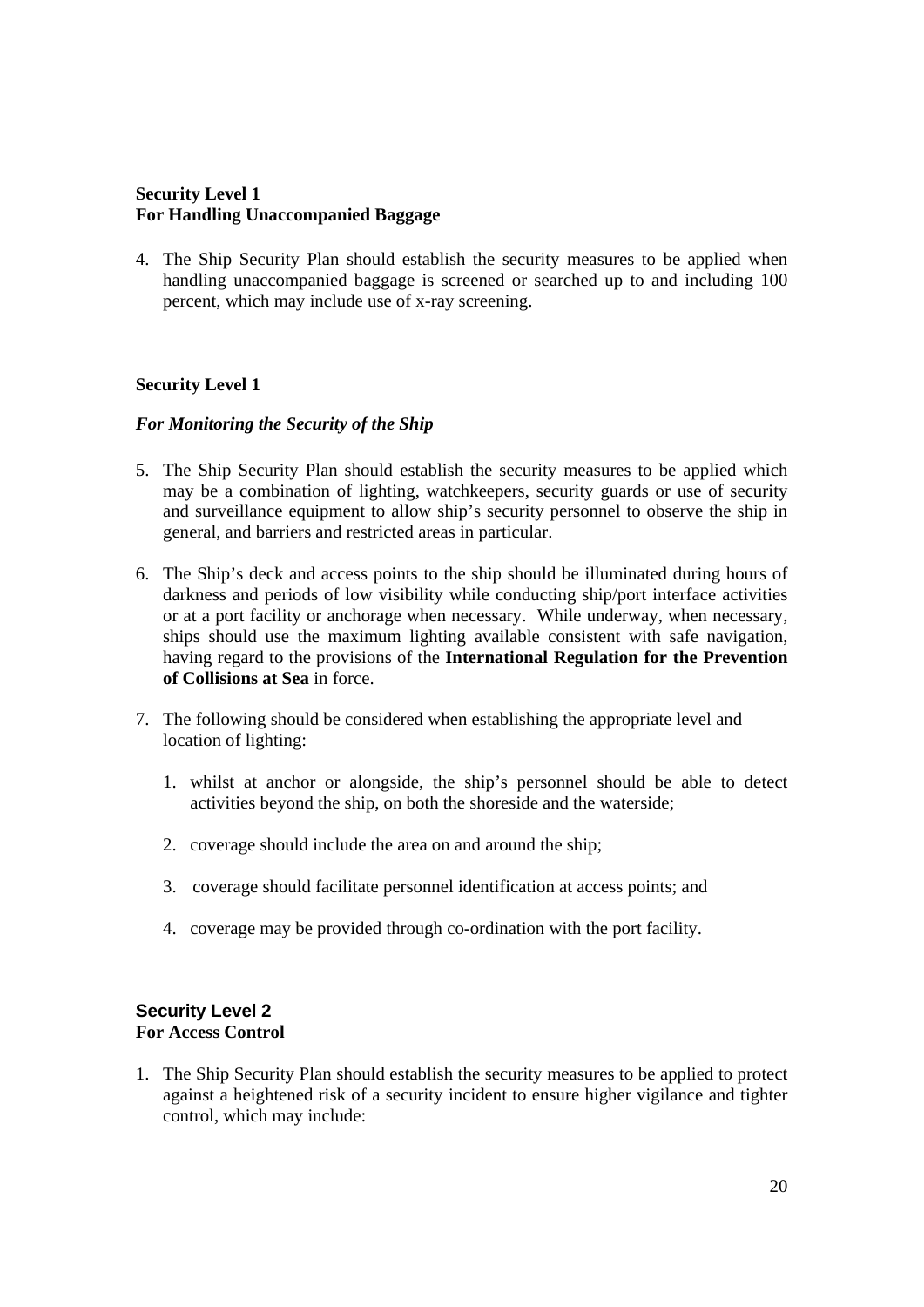- 1. assigning additional personnel to patrol deck areas during silent hours to deter unauthorized access;
- 2. limiting the number of access points to the ship, identifying those to be closed and the means of adequately securing them;
- 3. deterring waterside access to the ship, including, for example, the provision of boat patrols in liaison with the port facility;
- 4. establishing a restricted area on the shoreside of the ship, in close co-operation with the port facility;
- 5. increasing the frequency and detail of searches of people, personal effects, and vehicles being embarked or loaded onto the ship;
- 6. escorting visitors on the ship;
- 7. providing additional specific security briefings to all ship personnel on any identified threats, re-emphasizing the procedures for reporting suspicious persons,
- 8. carrying out a full or partial search of the ship.

#### *Security Level 2*

#### **Restricted Areas**

- 2. The frequency and intensity of the monitoring of, and control of access to, restricted areas should be increased to ensure that only authorized persons have access. The Ship Security Plan should establish the additional security measures to be applied, which may include:
	- 1. establishing restricted areas adjacent to access points;
	- 2. continuously monitoring surveillance equipment; and
	- 3. dedicating additional personnel to guard and patrol restricted areas.

# **Security Level 2 For Handling of Cargo**

- 3. The Ship Security Plan should establish the additional security measures to be applied during cargo handling, which may include:
	- 1. detailed checking of cargo, cargo transport units and cargo spaces;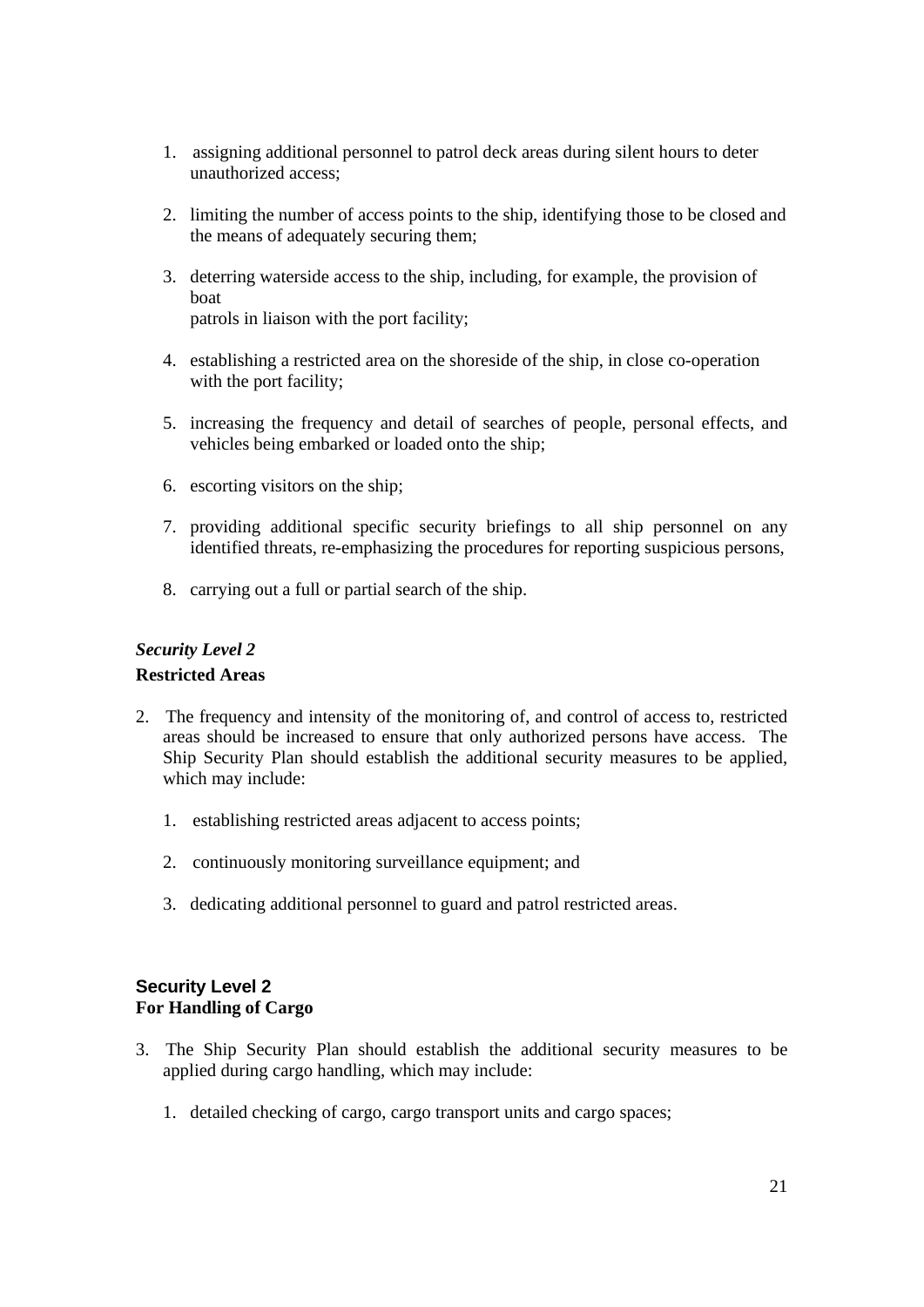- 2. intensified checks to ensure that only the intended cargo is loaded;
- 3. intensified searching of vehicles to be loaded on car carriers, ro-ro and passenger ships; and
- 4. increased frequency and detail in checking of seals or other methods used to prevent tampering.
- 4. Detailed checking of cargo may be accomplished by the following means;
	- 1. increasing the frequency and detail of visual and physical examination;
	- 2. increasing the frequency of the use of scanning/detection equipment, mechanical devices, or dogs; and
	- 3. co-coordinating enhanced security measures with the shipper or other responsible party in accordance with an established agreement and procedures.

#### **Security Level 2 For Delivery of Ship's Stores**

5. The Ship Security Plan should establish the additional security measures to be applied during delivery of ship's stores by exercising checks prior to receiving stores on board and intensifying inspections.

# **Security Level 2**

# **For Handling Unaccompanied Baggage**

6. The Ship Security Plan should establish the additional security measures to be applied when handling unaccompanied baggage, which should include 100 percent x-ray screening of all unaccompanied baggage.

# **Security Level 2**

# **For Monitoring the Security of the Ship**

- 7. The Ship Security Plan should establish the additional security measures to be applied to enhance the monitoring and surveillance capabilities, which may include:
	- 1. increasing the frequency and detail of security patrols;
	- 2. increasing the coverage and intensity of lighting or the use of security and surveillance equipment: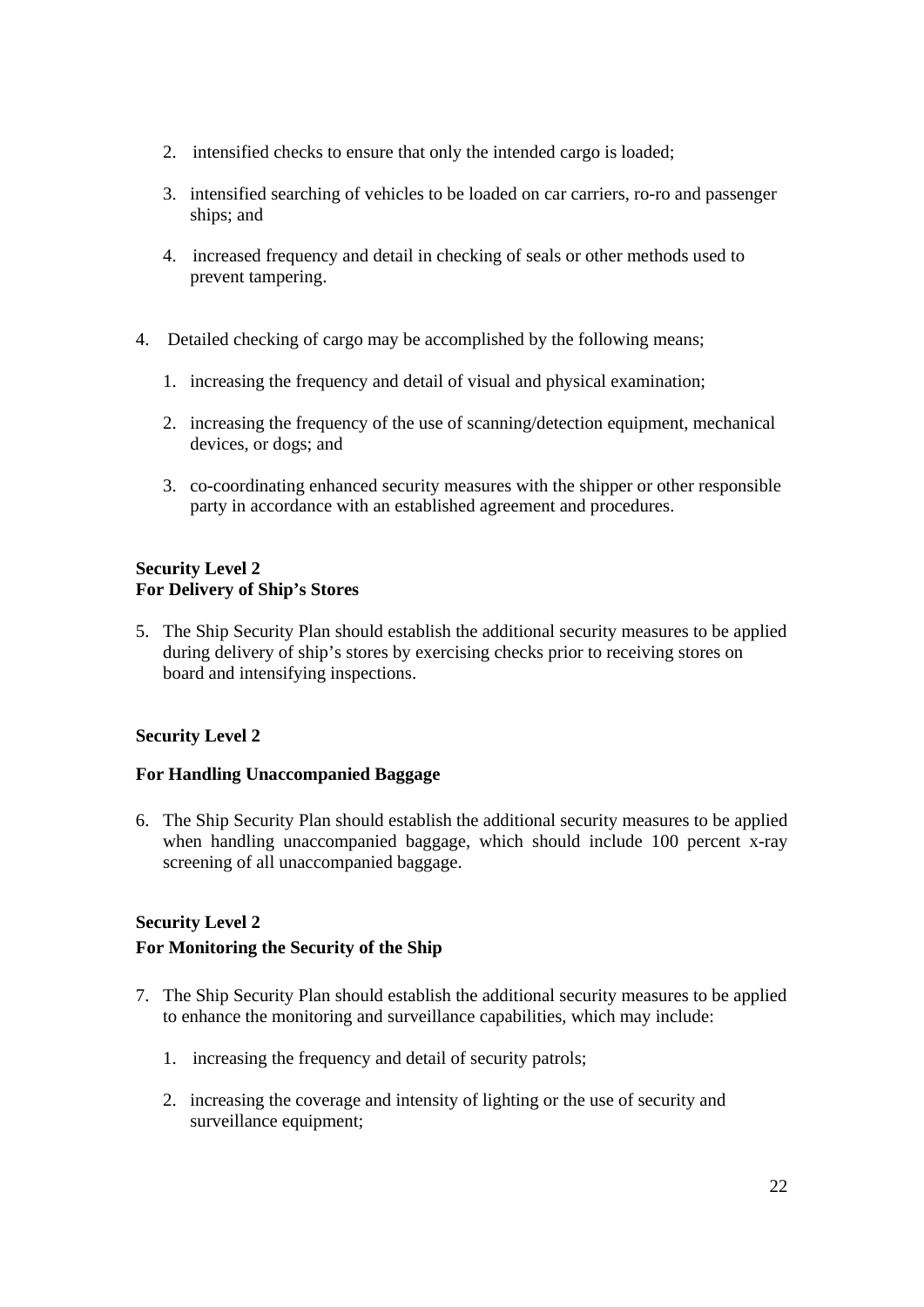3. assigning additional personnel as security lookouts; and

4. ensuring co-ordination with waterside boat patrols, and foot or vehicle patrols on the shoreside, when provided.

# *Security Level 3*  **For Access Control**

- 1. The Ship should comply with the instructions issued by those responding to the security incident or threat thereof. The Ship Security Plan should detail the security measures which could be taken by the ship, in close co-operation with those responding and the port Facility, which may include:
	- 1. limiting access to a single, controlled, access point;
	- 2. granting access only to those responding to the security incident or threat thereof;
	- 3. directing persons on board;
	- 4. suspending embarkation or disembarkation;
	- 5. suspending cargo handling operations, deliveries etc;
	- 6. evacuating the ship;
	- 7. moving the ship; and
	- 8. preparing for a full or partial search of the ship.

# **Security Level 3 For Restricted Areas**

- 2. The ship should comply with the instructions issued by those responding to the security incident or threat thereof. The Ship Security Plan should detail the security measures which could be taken by the ship, in close co-operation with those responding and the port facility, which may include:
	- 1. establishing additional restricted areas on the ship in proximity to the security incident or the believed location of the security threat, to which access is denied; and
	- 2. searching restricted areas as part of a search of the ship.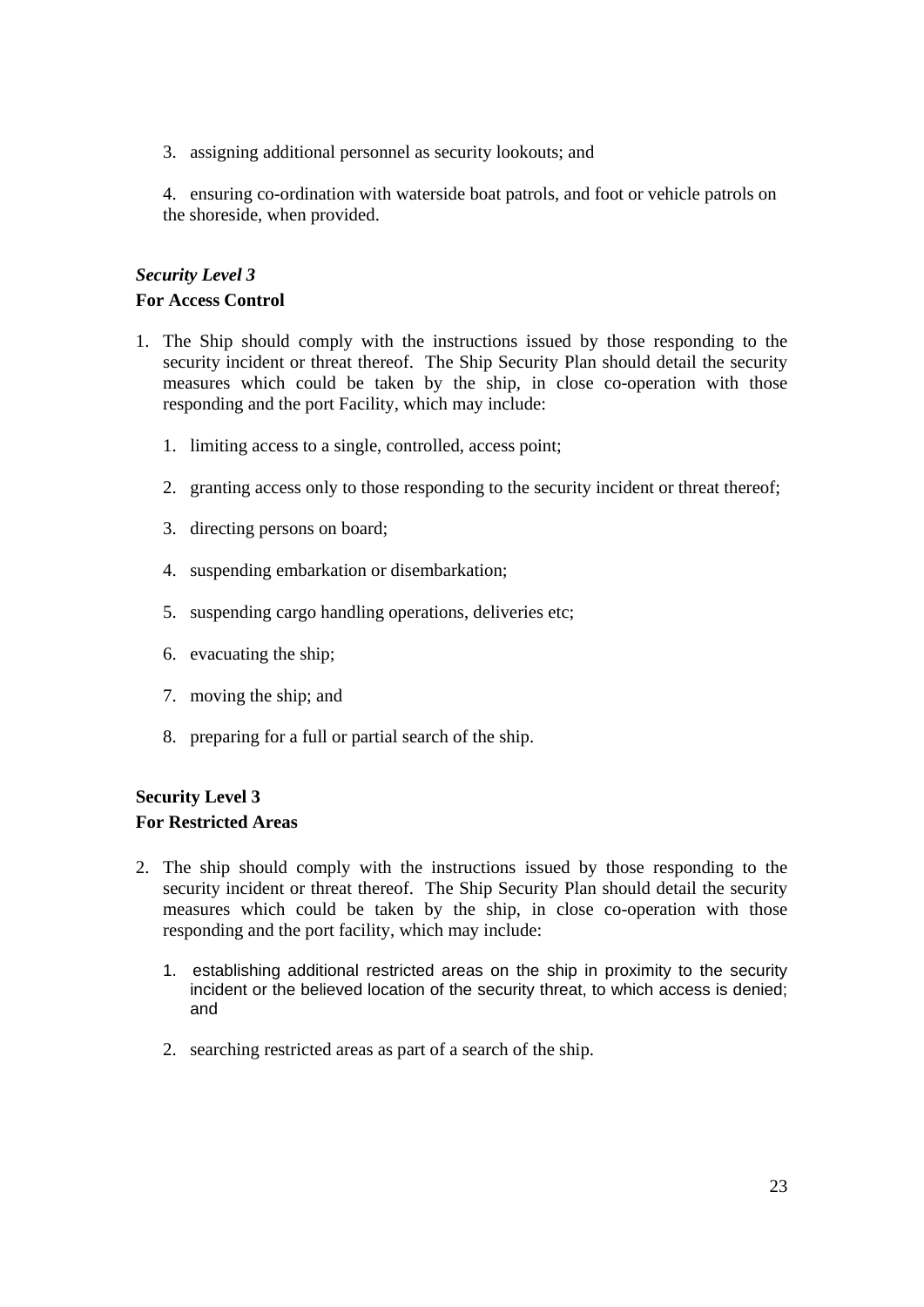# **Security Level 3 For Handling of Cargo**

- 3. The Ship should comply with the instructions issued by those responding to the security Incident or threat thereof. The Ship Security Plan should detail the security measures which could be taken by the ship, in close co-operation with those responding and the port facility, which may include:
	- 1. suspending loading or unloading of cargo; and
	- 2. verifying the inventory of dangerous goods and hazardous substances carried on board, if any, and their location.

# **Security Level 3**

# **For Delivery of Ship's Stores**

- 1. The ship should comply with the instructions issued by those responding to the security Incident or threat thereof. The Ship Security Plan should detail the security measures which could be taken by the ship, in close co-operation with those responding and the port Facility, which may include:
	- 1. subjecting ship's stores to more extensive checking
	- 2. preparation for restriction or suspension of handling of ship's stores; and
	- 3. refusal to accept ship' stores on board the ship.

# **Security Level 3 For Handling Unaccompanied Baggage**

- 2. The ship should comply with the instructions issued by those responding to the security incident or threat thereof. The Ship Security Plan should detail the security measures which could be taken by the ship, in close co-operation with those responding and the port facility, which may include:
	- 1. subjecting such baggage to more extensive screening, for example x-raying it from at least two different angles;
	- 2. preparing to restrict or suspend the handling of unaccompanied baggage; and
	- 3. refusing to accept unaccompanied baggage on board the ship.